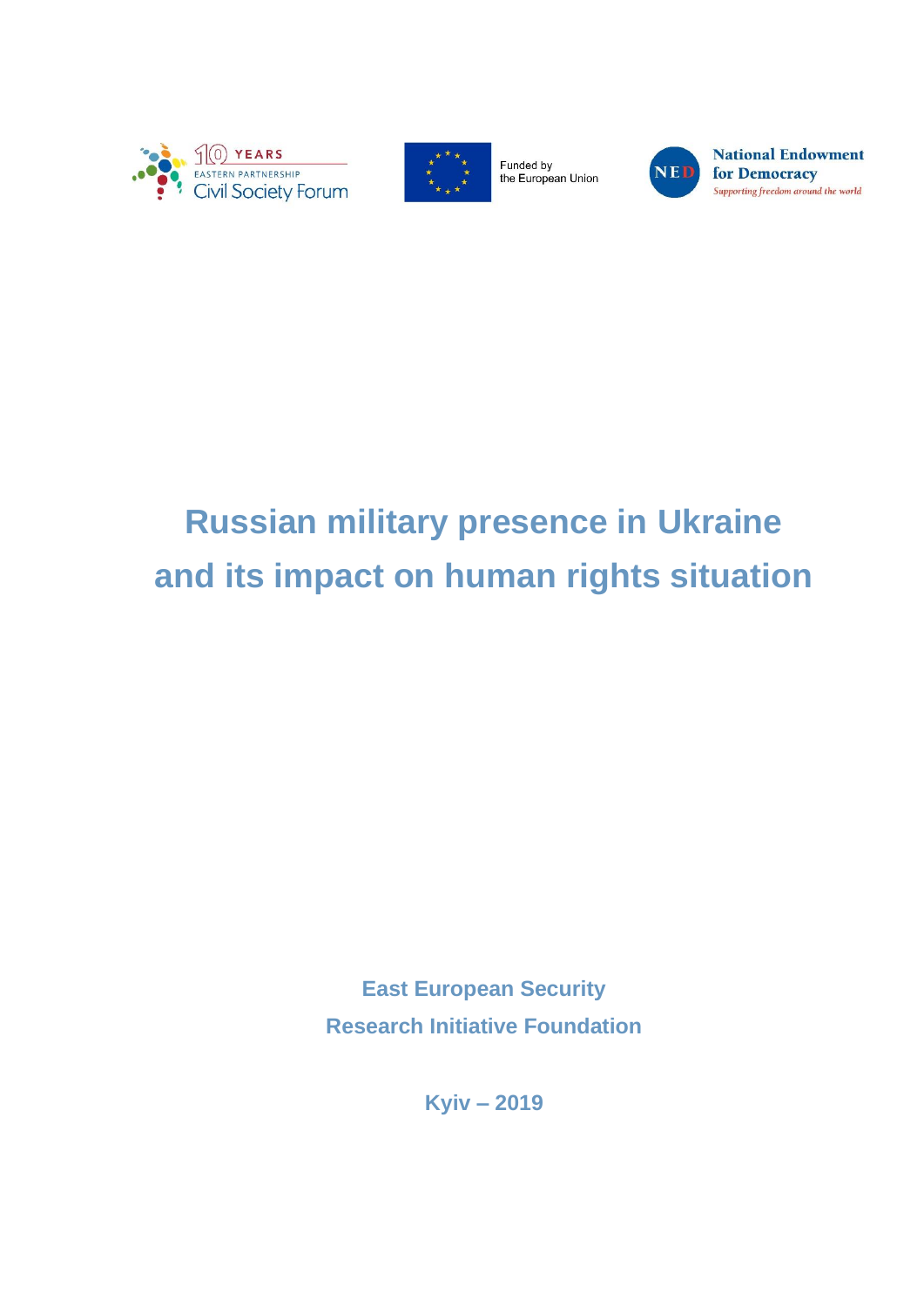This publication was produced with the financial support of the European Union. Its contents are the sole responsibility of the authors and do not necessarily reflect the views of the European Union.

The publication was produced within the project "Russian military presence in some of the EaP countries and its impact on human rights situation", implemented by Helsinki Citizens' Assembly-Vanadzor office, Promo-LEX Association, and East European Security Research Initiative Foundation.

The project benefits from support through the EaP Civil Society Forum Re-granting Scheme (FSTP) and is funded by the European Union as part of its support to civil society in the region. Within its Re-granting Scheme, the Eastern Partnership Civil Society Forum (EaP CSF) supports projects of its members that contribute to achieving the mission and objectives of the Forum.

Grants are available for CSOs from the Eastern Partnership and EU countries. Key areas of support are democracy and human rights, economic integration, environment and energy, contacts between people, social and labour policies.

Khylko, M. & Tytarchuk, O. (2019), *Russian military presence in Ukraine and its impact on human rights situation*, East European Security Research Initiative Foundation, Kyiv, 27 p.

#### Authors

Maksym Khylko, PhD, Chairman of the Board at the East European Security Research Initiative Foundation, and EESRI Foundation's representative to the Eastern Partnership Civil Society Forum.

Oleksandr Tytarchuk, PhD, Member of the Board at the East European Security Research Initiative Foundation, and EESRI Foundation's representative to the OSCE Network of Academic Institutions and Think Tanks.

#### Abstract

The issue of foreign military presence in the context of respect for human rights will remain one of the important issues on the agenda for all East European countries, including Ukraine. The case of legislative regulation of staying in Ukraine of the Black Sea Fleet of the Russian Federation demonstrates clearly the Russian strategic approach for using all available hybrid mechanisms to strengthen its influence on neighbouring states, including the use of law as a kind of hybrid warfare triggering abuses of human rights and threatening human security as such. The insufficient detailing and the low level of practical implementation of basic laws, regulating the presence of the Russian military base (the Black Sea Fleet) on the territory of Ukraine as well as the lack of unified strategic approach, reinforced by incomplete use of the potential of international organizations in the field of human rights protection, led to a low indicator of the practical use of the legal framework to monitor the situation on the ground and conduct investigations of the revealed violations of human rights and freedoms. Ukraine together with the international community should continue work on searching ways to make the Russian Federation to uphold its obligations under international human rights law in the Crimea and to respect obligations that apply to it pursuant to international humanitarian law.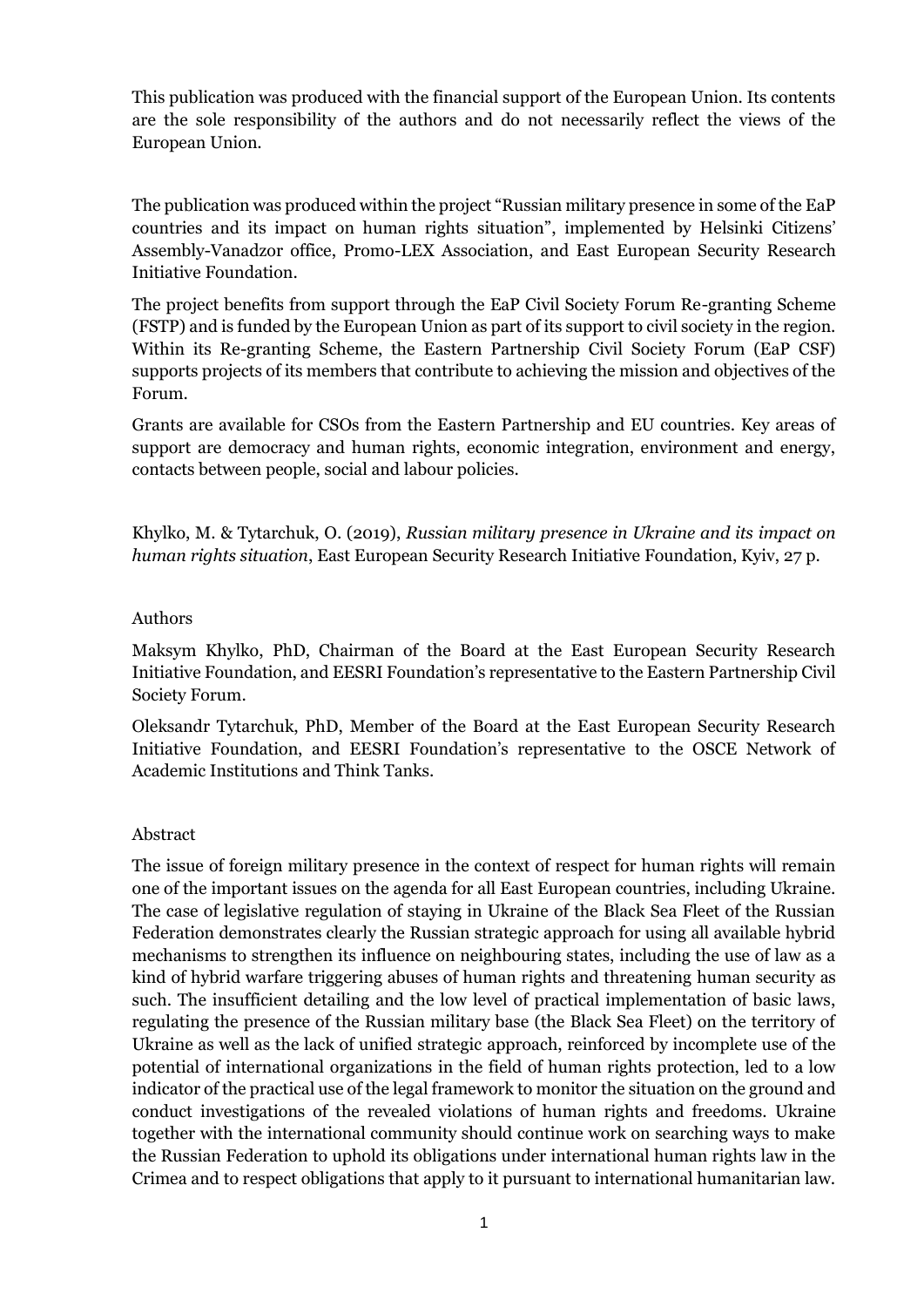#### **Historical and political background of the presence of the Russian Black Sea Fleet on the territory of Ukraine**

After the collapse of the Soviet Union in 1991, the newly founded independent states faced the issue of division of the USSR Armed Forces, including the land and naval military bases. On 30 December 1991, in Minsk, the leaders of the post-Soviet independent countries agreed that they would establish their own military forces on the basis of units of the former USSR Armed Forces that were stationed on the territory of the respective countries, with the exception of "strategic" (nuclear) forces that should have remained under the unified command of the Commonwealth of Independent States (CIS) – a regional intergovernmental organisation founded by the former USSR republics.

In accordance with this logic, Ukraine should have inherited those units of the Soviet Black Sea Fleet that were deployed on the territory of Ukraine, including in the Crimean Peninsula with the major naval basis in the city of Sevastopol. On 5 April 1992, the president of Ukraine, Leonid Kravchuk, issued the *Decree On the transfer of the Black Sea Fleet under administrative subordination of the Ministry of Defence of Ukraine*. But Moscow strived to preserve control over the Black Sea Fleet, and just in two days after Kravchuk's Decree, on 7 April 1992, Russian president Boris Yeltsin, issued the *Decree On the transition of the Black Sea Fleet under the jurisdiction of the Russian Federation*. 1

Some of the Black Sea Fleet officers and warships' crews began to take an oath of allegiance to Ukraine, while some others – to Russia; the general atmosphere of relations in the fleet deteriorated. To avoid possible confrontation, Ukrainian and Russian presidents cancelled the abovementioned decrees, and at the meeting on 23 June 1992, they agreed to avoid unilateral steps and to hold negotiations on the issue of the post-Soviet Black Sea Fleet heritage. <sup>2</sup> On 3 August 1992, the presidents signed *Agreement between Ukraine and the Russian Federation on the principles of formation of the Naval Forces of Ukraine and the Naval Fleet of Russia on the basis of the Black Sea Fleet of the former USSR*. It was agreed that the former USSR Black Sea Fleet to be divided between Ukraine and Russia (Article 1); during the following three years of "transitional period", the Fleet to be governed by Joint Command "appointed upon a consensus" of Ukrainian and Russian presidents (Articles 2, 3 and 4), the Fleet personnel to consist of Ukrainian and Russian conscripts in equal proportions (50% by 50%) who take oath to the state of their respective citizenship (Articles 5 and 6); during the transition period, Ukraine and Russia to jointly use the existing system of naval basing and logistical support (Article 8). 3

On 17 June 1993, presidents of Ukraine and Russia signed the *Agreement on urgent measures for the formation of the Naval Forces of Ukraine and the Naval Fleet of Russia on the basis of the Black Sea Fleet*. It was envisaged that the Fleet to be divided in equal proportions (50% by 50%) between Ukraine and Russia (Article 2); the bilateral Interstate Commission to be established for negotiating the practical issues of division of the Fleet and conditions for basing of the Naval Forces of Ukraine and the Naval Fleet of Russia (Article 4). 4

In practice, the "Joint Command" of the Black Sea Fleet followed instructions only from Moscow. Without consultations with Kyiv, some modern warships and equipment were redeployed to the other fleets that were under the sole Moscow control (e.g., one of the most modern and valuable Soviet warships, the aircraft carrier *Admiral Kuznetsov* was redeployed

<sup>1</sup> <https://old.flot2017.com/file/show/none/4587>

<sup>2</sup> [https://zakon.rada.gov.ua/laws/show/en/643\\_018](https://zakon.rada.gov.ua/laws/show/en/643_018)

<sup>3</sup> [https://zakon.rada.gov.ua/laws/show/en/643\\_020](https://zakon.rada.gov.ua/laws/show/en/643_020)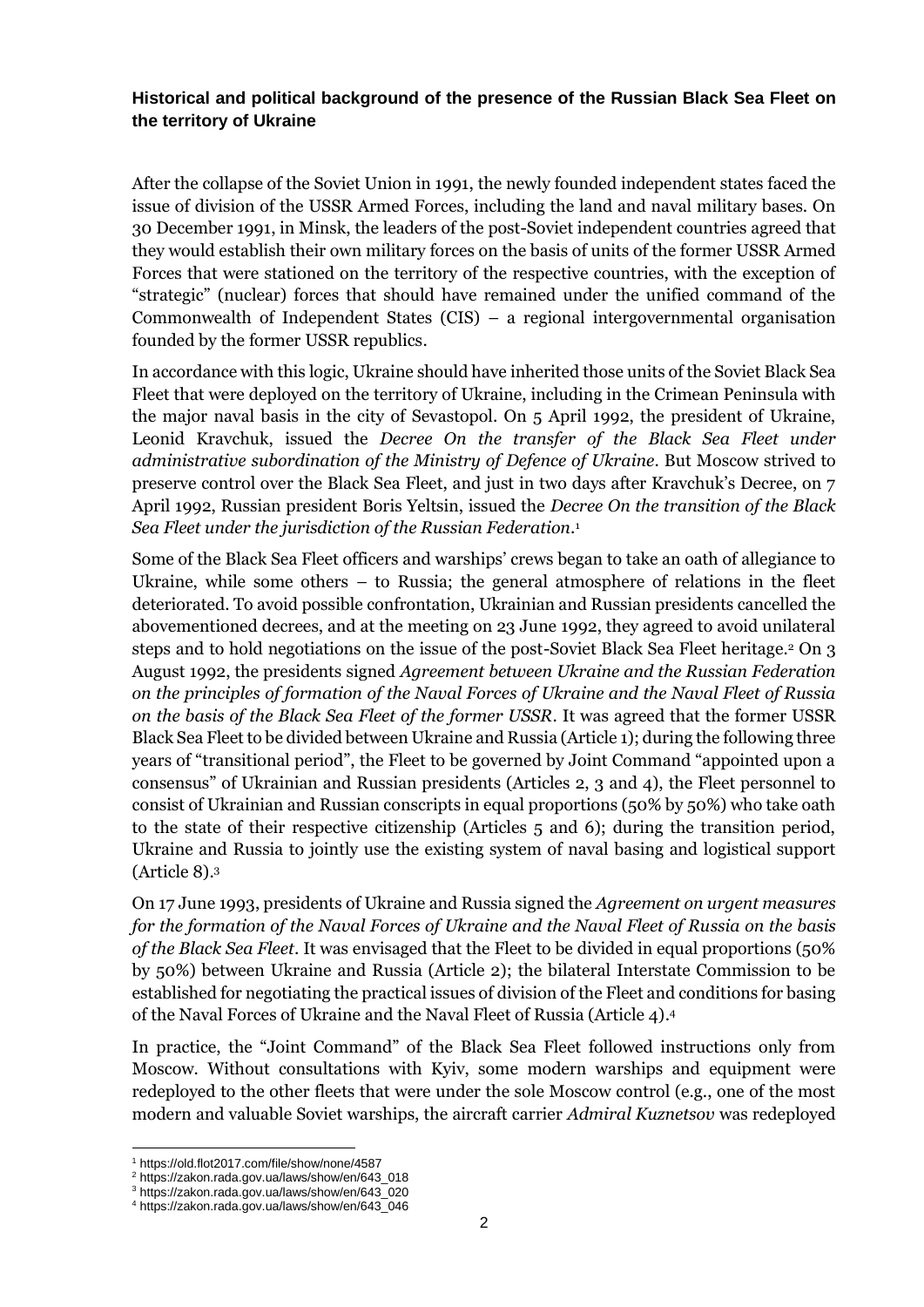from the Black Sea Fleet to the Russian Northern Fleet). Warships with Ukrainian crews were often deprived of possibility to use the navigation and hydrographic equipment of the Black Sea Fleet, 5 the conscripts of Ukrainian citizenship were put under moral pressure by Russian officers and often unjustly dismissed from service. 6

Ukraine-Russia negotiations on fleet took place against the backdrop of constant Moscow's political and economic pressure on Kyiv, Russia's attempts to gain full control over the whole post-Soviet Black Sea Fleet and simultaneous support of the pro-Russian separatist in the Crimea aiming at separation this Autonomous Republic from Ukraine and its unification with Russia. Thus, on 21 May 1992, the Russian parliament (Supreme Council) passed *Resolution on the legal assessment of decisions of the highest state authorities of the RSFSR to change the status of the Crimea adopted in 1954*. The decisions of 1954 on transferring the Crimea from the Russian SFSR to the Ukrainian SSR was declared as legally invalid. <sup>7</sup> On 9 July 1993, the Russian parliament also passed *Resolution on the status of the city of Sevastopol*, declaring the "Russian federal status of the city of Sevastopol". <sup>8</sup> On 5 December 1996, the upper house of the Russian parliament (Federation Council) adopted *Statement on the status of the city of Sevastopol*, calling Ukraine to negotiate on the "Russian status of the city of Sevastopol". 9 There were also many other similar declarations and statements of the Russian state bodies and officials. Russian officers of the Black Sea Fleet participated in separatist activities in the Crimea, especially in the city of Sevastopol, e.g. the premises of the Black Sea Fleet headquarters were provided for separatist meetings; Russian fleet officers openly supported separatist "president" of the Crimea Yuriy Meshkov. 10

Russia linked negotiations on fleet to the issues of oil and gas supplies to Ukraine and often threatened to cut off such supplies. <sup>11</sup> Moscow also linked settlement of the fleet issues to the signing of the bilateral *Treaty on Friendship, Cooperation, and Partnership between Ukraine and the Russian Federation*. (This treaty, finally signed on 31 May 1997, three days after signing the agreements on division of the Black Sea Fleet and conditions for Russian Fleet staying on the territory of Ukraine, was important for Kyiv because it provided that both countries "respect the territorial integrity of each other and confirm the inviolability of the existing borders between them", and build their bilateral relations on principles of "non-use of force or threat of force, including economic and other means of pressure, the right of peoples to freely dispose of their destiny, non-interference in internal affairs". 12)

Long and difficult negotiations resulted in Ukraine-Russia *Agreement on the Black Sea Fleet*, signed on 9 June 1995, in Sochi, by presidents Leonid Kuchma and Boris Yeltsin. According to this agreement, the property of the Black Sea Fleet to be divided in equal proportions 50% by 50% (Article 3), but Ukraine to receive only 18.3% of all ships and vessels of the post-Soviet Black Sea Fleet while Russia to receive 81.7% (Article 4); the main base of the Russian Black Sea Fleet with its headquarters to remain in the city of Sevastopol (Article 2); the Mixed Ukrainian-Russian State Commission had to develop the specific parameters of division of the Fleet's objects (Article 11). 13

<sup>5</sup> <http://www.hai-nyzhnyk.in.ua/doc/2017doc.krym-chornom-flot.php> ; [http://bintel.com.ua/uk/article/kak-delilsja-+chernomorskij](http://bintel.com.ua/uk/article/kak-delilsja-+chernomorskij-flot-po-bratski/)[flot-po-bratski/](http://bintel.com.ua/uk/article/kak-delilsja-+chernomorskij-flot-po-bratski/)

<sup>6</sup> <https://tyzhden.ua/Publication/3799> [; http://bintel.com.ua/uk/article/krym-94-2/](http://bintel.com.ua/uk/article/krym-94-2/)

<sup>7</sup> <http://zakon.7law.info/base51/part1/d51ru1212.htm>

<sup>8</sup> <https://www.crimea.kp.ru/daily/26205/3091201/>

<sup>9</sup> <http://sevkrimrus.narod.ru/ZAKON/1996-405.htm#1>

<sup>10</sup> <http://bintel.com.ua/uk/article/kak-delilsja-+chernomorskij-flot-po-bratski/> [; http://bintel.com.ua/uk/article/krym-94-chast%27-5](http://bintel.com.ua/uk/article/krym-94-chast%27-5-pochti-vojna/) [pochti-vojna/](http://bintel.com.ua/uk/article/krym-94-chast%27-5-pochti-vojna/)

<sup>11</sup><http://bintel.com.ua/uk/article/kak-delilsja-+chernomorskij-flot-po-bratski/> [; http://bintel.com.ua/uk/article/krym-6-na-pike](http://bintel.com.ua/uk/article/krym-6-na-pike-obshheflotskogo-psihoza/)[obshheflotskogo-psihoza/](http://bintel.com.ua/uk/article/krym-6-na-pike-obshheflotskogo-psihoza/)

<sup>12</sup> [https://zakon.rada.gov.ua/laws/show/643\\_006](https://zakon.rada.gov.ua/laws/show/643_006)

<sup>13</sup> [https://zakon.rada.gov.ua/laws/show/643\\_082](https://zakon.rada.gov.ua/laws/show/643_082)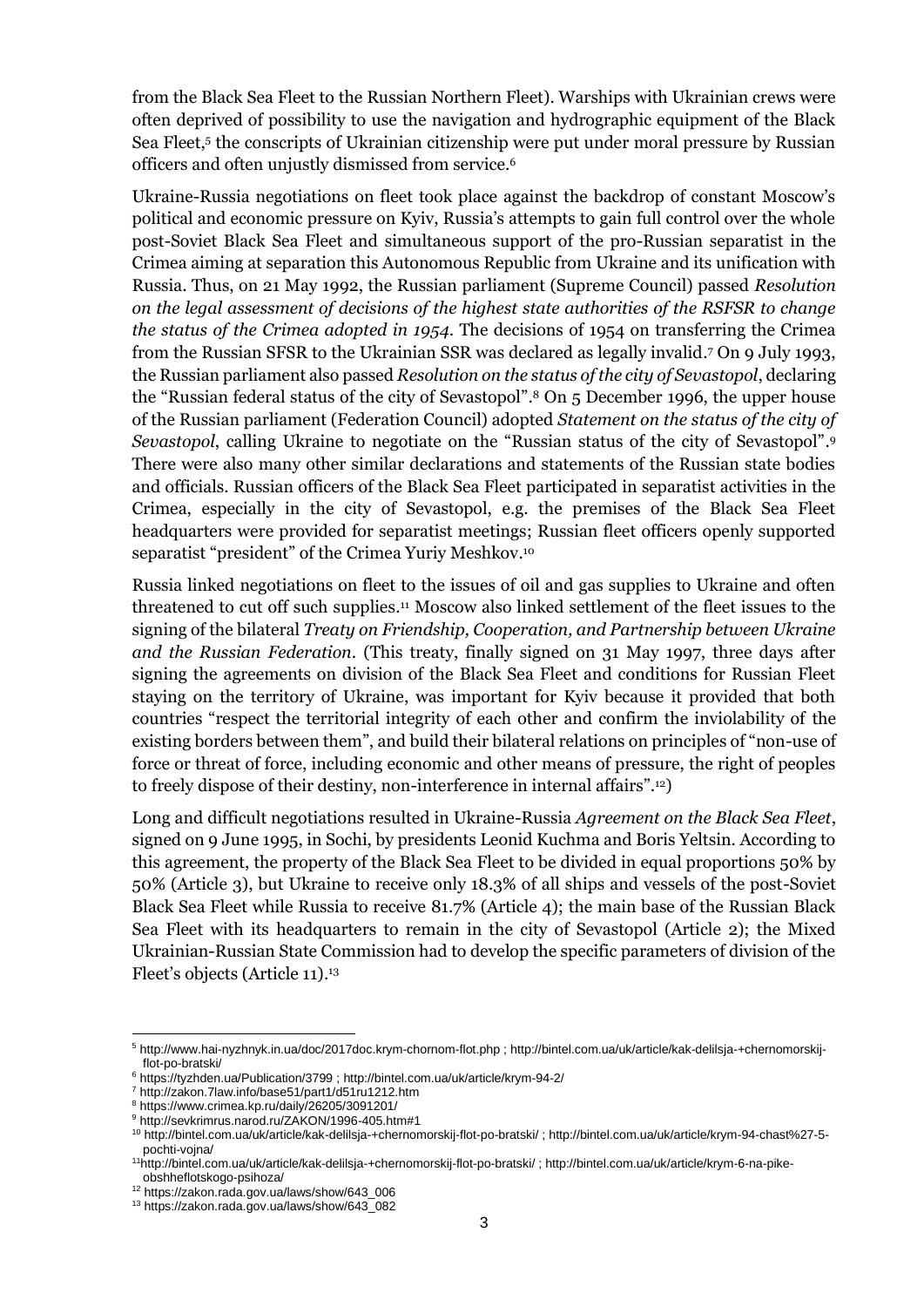The terms of the abovementioned Sochi agreement shaped the basis for three major Ukraine-Russia agreements, finally signed on 28 May 1997, in Kyiv, namely: 1) *Agreement on the status and conditions of presence of the Russian Federation Black Sea Fleet on the territory of Ukraine*, <sup>14</sup> 2) *Agreement on the parameters of division of the Black Sea Fleet*, <sup>15</sup> 3) *Agreement on the mutual payments related to division of the Black Sea Fleet and presence of the Russian Federation Black Sea Fleet on the territory of Ukraine*. <sup>16</sup> In particular, the agreements set the strength of the Russian Black Sea Fleet deployed in the Crimea, specified the places, land plots and objects of infrastructure to be used by Russian Fleet, as well as basic conditions for such deployment and usage. The agreements also outlined the contours for settlement of legal issues related to the presence of the Russian naval base in Ukraine, issues related to human rights, social security, environmental protection, etc. Agreements were concluded for 20 years, with possibility of further prolongation for the further five-year periods.

In order to guarantee the temporal status of the Russian Fleet's deploying in the Crimea, the Constitution of Ukraine, adopted on 28 June 1996, stated that "location of foreign military bases shall not be permitted on the territory of Ukraine" (Article 17). Transitional Provisions of the Constitutions envisaged that "the use of existing military bases on the territory of Ukraine for the temporary stationing of foreign military formations is possible on the terms of lease, by the procedure determined by the international treaties of Ukraine ratified by the Verkhovna Rada of Ukraine" (Paragraph 14 of the Transitional Provisions). 17

It should be noted that the assessment of value of the Black Sea Fleet warships and infrastructure objects was carried out in 1995-1996 by the Ukrainian-Russian commission under the conditions of constant pressure of Moscow that was threatening to cut off oil and gas supplies to Ukraine. Due to that pressure, Kyiv had nothing but to abandon its initial intention to calculate the costs of lease of 18,232.62 hectares of land and 4,591 buildings in accordance with the international practice,<sup>18</sup> and to agree on dozens of times less lease cost of \$97.75 million annually (counted as repayment of a part of the Ukrainian state debt before Russia). 19

In 2007-2009, Kyiv attempted to address the issues of proper inventory of the land plots and infrastructure objects in the Crimea leased by the Russian Black Sea Fleet, but Moscow disagreed to negotiate on these issues. Moscow also ignored Kyiv's protests against usage of the Russian Black Sea Fleet warships in the Russian-Georgian war of 2008, as well as Kyiv's demands to withdraw the Russian FSB agents from the Crimea. <sup>20</sup> During the presidency of Victor Yushchenko, the Ukrainian government declared that the agreements of 1997 would not be extended and the Russian Black Sea Fleet would have to withdraw from the territory of Ukraine after 2017. 21

Just in two months after Viktor Yanukovych became president of Ukraine, he signed with his Russian counterpart Dmitry Medvedev the *Agreement on the issues of the Black Sea Fleet's presence on the territory of Ukraine*. The agreement, signed on 21 April 2010, in Kharkiv, extended three Ukraine-Russia agreements on fleet of 1997 for the next 25 years beyond 2017 (until 2042) with possibility of further renewals for the five-year periods (Article 1). The annual rent for the Russian Black Sea Fleet staying on the territory of Ukraine was defined as

<sup>14</sup> [https://zakon.rada.gov.ua/laws/show/643\\_076](https://zakon.rada.gov.ua/laws/show/643_076)

<sup>15</sup> [https://zakon.rada.gov.ua/laws/show/643\\_075](https://zakon.rada.gov.ua/laws/show/643_075) ; [http://search.ligazakon.ua/l\\_doc2.nsf/link1/MU97259.html](http://search.ligazakon.ua/l_doc2.nsf/link1/MU97259.html)

<sup>16</sup> [https://zakon.rada.gov.ua/laws/show/643\\_077](https://zakon.rada.gov.ua/laws/show/643_077)

<sup>17</sup> [https://www.venice.coe.int/webforms/documents/default.aspx?pdffile=CDL\(2003\)086-e](https://www.venice.coe.int/webforms/documents/default.aspx?pdffile=CDL(2003)086-e)

<sup>18</sup> <http://www.golos.com.ua/article/219601> [; https://www.pravda.com.ua/articles/2005/08/15/3012439/](https://www.pravda.com.ua/articles/2005/08/15/3012439/)

<sup>19</sup> [https://zakon.rada.gov.ua/laws/show/643\\_077](https://zakon.rada.gov.ua/laws/show/643_077)

<sup>20</sup> <https://www.unian.info/society/234108-russia-says-fsb-to-stay-in-crimea.html>

<sup>&</sup>lt;sup>21</sup> <https://www.unian.info/society/148224-no-russian-fleet-in-ukraine-beyond-2017-ukrainian-pm.html>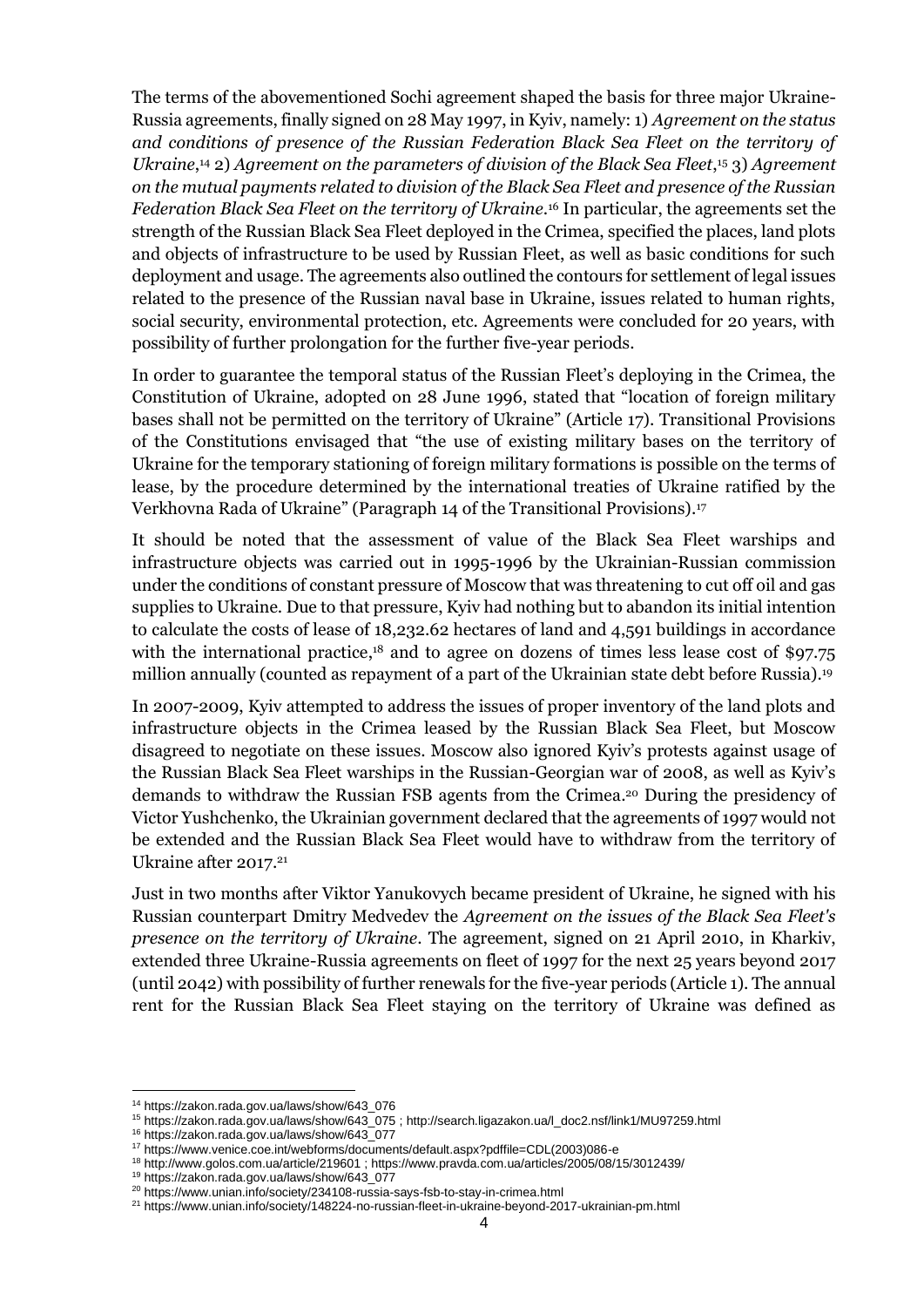\$100 million plus a gas price discount at \$100 per each thousand cubic meters when gas price is \$333 and higher, or 30% discount when gas price is lower than \$333 (Article 2). 22

Many legal and practical issues of the presence of the Russian Black Sea Fleet and related militaries and equipment on the territory of Ukraine (such as movements of the Russian military units outside their deployment sites, taxation and customs clearance of the imported materials and technical equipment, registration of residence places of the Russian military personnel and civilians etc.) have never been clearly settled due to Moscow's constant delaying and blocking of the corresponding negotiations. Ukraine's attempts to settles these issues failed both during the Viktor Yushchenko presidency (2005-2010) as well as during the rule of his pro-Russian successor Viktor Yanukovych (2010-2014).

Only on 17 December 2013, in the midst of Euromaidan protests in Ukraine, the Russian-Ukrainian Interstate Commission headed by Viktor Yanukovych and Vladimir Putin decided to instruct the Governments of both countries "to accelerate the inventory work on the land plots and real estate objects located on them, used by the Black Sea Fleet of the Russian Federation on the territory Ukraine" (Point 21), "to complete the preparation for signing of the draft intergovernmental agreements: on the coordination of movements related to the activities of the military units of the Black Sea Fleet of the Russian Federation on the territory of Ukraine, outside their deployment sites; on the procedure for crossing the state border of Ukraine by warships, support vessels, aircraft, and military personnel of the Black Sea Fleet of the Russian Federation; on registration at the place of residence (stay) of military personnel and civilians of the Black Sea Fleet of the Russian Federation and their family members in the migration authorities of Ukraine" (Point 22); "to regulate the taxation of the structural units of the Black Sea Fleet of the Russian Federation and the customs clearance of materials and technical equipment imported in the interests of the Fleet into the territory of Ukraine" (Point 23), etc.<sup>23</sup> But this work has never been implemented.

In February-March 2014, taking advantage of the temporal vacuum of power in Ukraine due to escape from the country of then-president Viktor Yanukovych, Russian militaries, mainly from the Black Sea Fleet forces, occupied the Crimea and the city of Sevastopol and captured all the Ukrainian naval infrastructure in the peninsular and 54 out of 67 Ukrainian naval ships. <sup>24</sup> On 18-21 March 2014, the Russian Federation annexed the Crimea. On 31 March 2014, upon the proposal of president Vladimir Putin, the Russian parliament (State Duma) denounced all treaties and agreements with Ukraine on the Black Sea Fleet. <sup>25</sup> On 22 November 2018, the Ukrainian parliament amended the Constitution of Ukraine deleting the Paragraph 14 of the Transitional Provisions which envisaged the possibility for the stationing of foreign military bases on the territory of Ukraine.<sup>26</sup>

<sup>22</sup> [https://zakon.rada.gov.ua/laws/show/643\\_359](https://zakon.rada.gov.ua/laws/show/643_359)

<sup>23</sup> <http://kremlin.ru/supplement/1585>

<sup>24</sup> <http://tass.com/russia/724901>

<sup>25</sup> <http://tass.com/russia/725964>

<sup>26</sup> <https://zakon.rada.gov.ua/laws/show/2680-19#n13>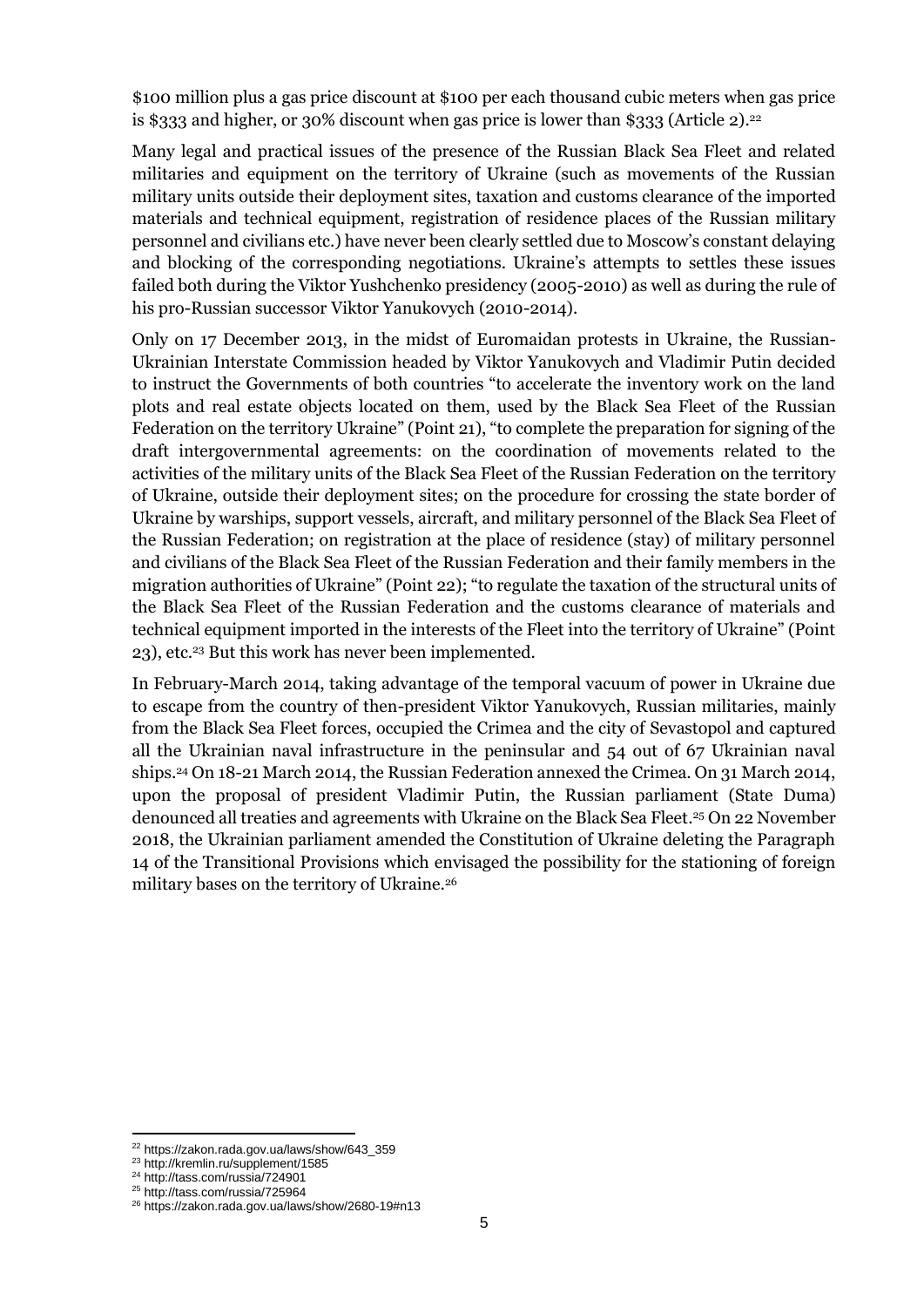## **Analysis of legal provisions regulating Russian (foreign) military presence in Ukraine through the lens of human rights protection**

Basic bilateral agreements between Ukraine and the Russian Federation regulating the issue of Russian military presence on the territory of Ukraine, particularly in the Autonomous Republic of Crimea, were mentioned in the previous part of the report. Majority of these documents related to the status and conditions of the Black Sea Fleet of the Russian Federation. For a more complete picture, it is also advisable to consider other documents regulating the presence of any foreign troops on the territory of Ukraine.

An approach we use in this analysis is predominantly retrospective on its nature, since most of the mentioned bilateral documents and agreements ceased to exist after the illegal annexation of the Crimean Peninsula by Russia and its aggression in the East of Ukraine.

Nevertheless, the research methodology goes beyond the simple content analysis of partly abandoned legal norms against agreed oversight's benchmarks on human rights violations. This methodology is based on more general concept aimed to reveal the Russian strategic approach for using all available hybrid mechanisms to strengthen its influence on neighbouring states, including the use of law as a kind of hybrid warfare against the post-Soviet independent countries.

Generally, the basic agreements on division of the Black Sea Fleet were prepared in a hurry and under political pressure from Moscow, the professional qualifications of some members of the Ukrainian delegation were not meeting current requirements, and the Russians used this situation with might and main.<sup>27</sup>

Among principal objectives to achieve by the Russian Federation upon signing these documents were the future annexation/occupation of the Crimean Peninsula and the city of Sevastopol, as well as executing political and military pressure on the Ukrainian Government.

The following characteristics could be applied to explain the way of the Russian Federation concluded/implemented abovementioned agreements in hybrid lawfare manner in various domains influencing human rights and human security as such, namely:<sup>28</sup>

– *Legal Theory domain:* claiming Russia's status as the USSR legal successor when beneficial; asserting Russia's right to "spheres of interests" and state sovereignty over crucial objects; using historical narratives to legalize its aggressive behaviour; expropriating foreign assets to compensate the lack of own ones and counteracting the property rights restoration by Ukraine; domination of the Russian legislation over the Ukrainian one; free interpretation of the agreed measures; fake accusations of Ukrainian counterparts;

– *Customary International Law domain:* emphasizing the fluidity of international law over peremptory legal norms; asserting Russian cultural value over individual rights; asserting right to military exercises on Ukrainian territory;

– *Humanitarian Law domain:* asserting the Russian Federation's "responsibility to protect" approach; promoting Russian citizenship in Ukraine and thus creating new ethnic realities; claiming oppression and violation of minority rights; targeting civilian to trigger humanitarian and other crises;

– *Law of Armed Conflict domain:* exploiting Russian fears of "encirclement by NATO";

<sup>27</sup><https://www.pravda.com.ua/articles/2005/09/7/3013078/>

<sup>28</sup> <https://geostrategy.org.ua/images/3.ppt>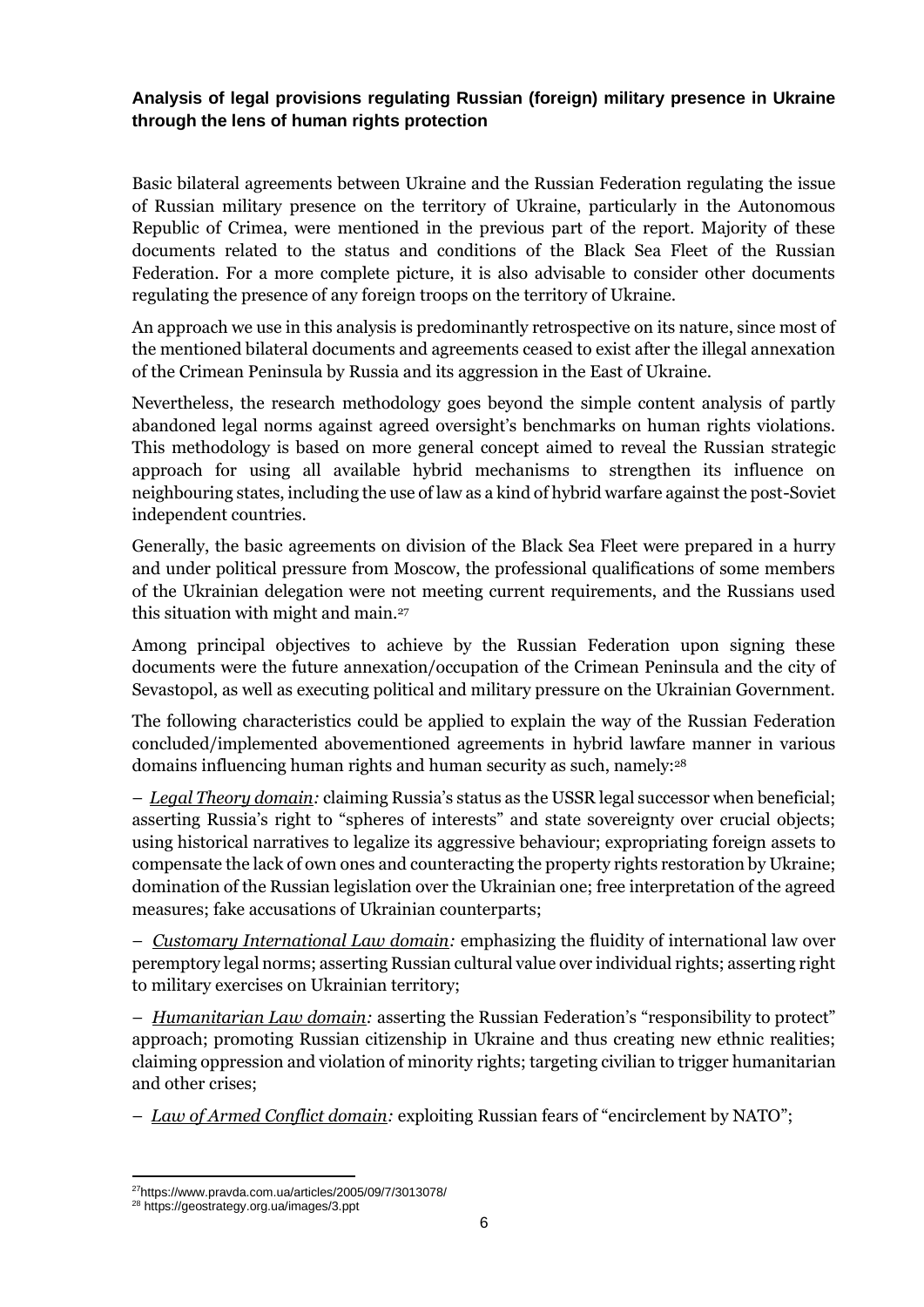– *International Treaties domain:* using zero-sum game culture while negotiating; exploiting legal loopholes to claim non-performance of Ukraine; using the Russian Federation's payments to Ukrainian citizens within the Russian Federation's orbits;

– *Maritime Law domain:* exploiting historical narrative to assert warm ports assets; portraying Azov and Bleak Seas as "Russian seas"; impeding maritime traffic to Ukrainian ports, etc;

The issue of human rights protection in these treaties should be considered in the broad context of using the basic human security approach, since there is no clear reference to human rights protection in these treaties as it should be legally defined in line with world best practices. <sup>29</sup> Generally, provisions for using a kind of monitoring/oversight mechanisms were incorporated in all basic bilateral agreements, but they were rather blurred. Thus, it confirms ones again that legal uncertainty was always in favour of the Russian side to serve as a basic precondition for the application of hybrid lawfare.

For the purpose of convenience, we elaborated the table to indicate basic documents that ensure control/oversight mechanisms related to human rights violations by foreign troops deployed in Ukraine (please, see Annex A). General provisions for executing control measures were envisaged in three basic Agreements regulating the presence of the Russian Black Sea Fleet in Ukraine, namely: *Agreement on urgent measures for the formation of the Naval Forces of Ukraine and the Naval Fleet of the Russian Federation on the basis of the Black Sea Fleet (1993)30; Agreement on the Black Sea Fleet (1995)31; and Agreement on the status and conditions of presence of the Russian Federation Black Sea Fleet on the territory of Ukraine (1997)<sup>32</sup> .*

In order to solve the practical issues of the Black Sea Fleet distribution and to develop conditions for stationing the Naval Forces of Ukraine and the Naval Fleet of the Russian Federation, according to the provisions of the *Agreement on urgent measures for the formation of the Naval Forces of Ukraine and the Naval Fleet of the Russian Federation on the basis of the Black Sea Fleet*, *the Interstate Commission* was created with equal number of representatives and experts from Ukraine and the Russian Federation. The personal composition of the Ukrainian and Russian parts of the Commission and its Regulations were subject to approval respectively by the President of Ukraine and the President of the Russian Federation, who were in charge of its work (Article 4).<sup>33</sup>

Later in 1995, *the Russian-Ukrainian Joint Commission* consisting of the state delegations of the Russian Federation and Ukraine at the talks on the Black Sea Fleet was created to monitor the fulfilment of the accords on the Black Sea Fleet, as it was stated in the *Agreement on the Black Sea Fleet* (Article 11).<sup>34</sup>

In *the Agreement on the status and conditions of presence of the Russian Federation Black Sea Fleet on the territory of Ukraine*, the creation of *the Russian-Ukrainian Joint Commission* was repeated once again to resolve disputes concerning the interpretation and application of this agreement. If the Joint Commission was unable to resolve submitted dispute, it should be resolved *through diplomatic channels* as soon as possible (Article 24).<sup>35</sup>

Hence, *the main monitoring body* to control the activities of the Russian Federation Black Sea Fleet activities on the territory of Ukraine, including on human rights issues, was *the Russian-*

<sup>&</sup>lt;sup>29</sup> <http://eesri.org/2017/08/human-security-worlds-practices-and-ukraines-perspective/>

<sup>30</sup> [https://zakon.rada.gov.ua/laws/show/en/643\\_046](https://zakon.rada.gov.ua/laws/show/en/643_046)

<sup>31</sup> [https://zakon.rada.gov.ua/laws/show/643\\_082](https://zakon.rada.gov.ua/laws/show/643_082)

<sup>32</sup> [https://zakon.rada.gov.ua/laws/show/643\\_076](https://zakon.rada.gov.ua/laws/show/643_076)

<sup>33</sup> [https://zakon.rada.gov.ua/laws/show/en/643\\_046](https://zakon.rada.gov.ua/laws/show/en/643_046)

<sup>34</sup> [https://zakon.rada.gov.ua/laws/show/643\\_082](https://zakon.rada.gov.ua/laws/show/643_082)

<sup>35</sup> [https://zakon.rada.gov.ua/laws/show/643\\_076](https://zakon.rada.gov.ua/laws/show/643_076)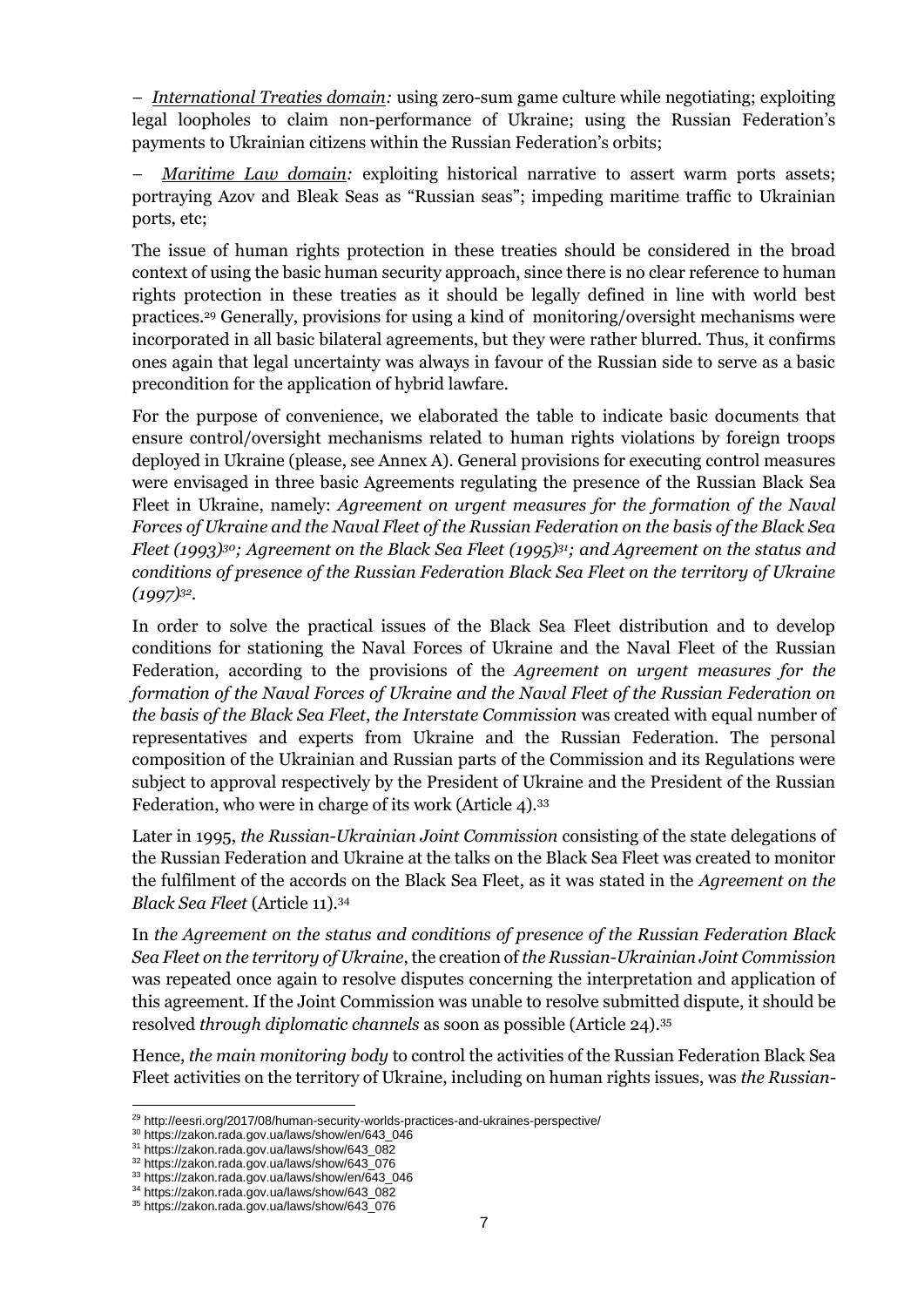*Ukrainian Joint Commission* with direct supervision by the President of Ukraine and the President of the Russian Federation. Control functions over the activities of the Russian military units were also to be carried out by the competent authorities of Ukraine (Article 8).<sup>36</sup> However, the term *"competent authorities of Ukraine"* was not explicitly defined in the agreement creating a loophole for Russian side to voluntary interpret some provisions in its favour.

Based on the available evidences, *the Russian-Ukrainian Joint Commission was an ineffective institution* where the Russian Federation artificially delayed the process of considering any controversial issues.<sup>37</sup>

Regarding the jurisdiction and investigation of human rights violations, these provisions were not mentioned directly, but formally fell within the agreed mechanisms contained in the basic Agreement and provided for the jurisdiction of both Parties, with the hidden domination of the Russian one.

So, the Russian military units were obligated to carry out their activities in places of deployment in accordance with *the legislation of the Russian Federation*, while respecting sovereignty of Ukraine and adhering to its legislation without any interference in the internal affairs of Ukraine (Article 6). Military units at their places of deployment and during redeployment could take protective and security measures in accordance with *the procedure established in the Armed Forces of the Russian Federation*, in co-operation with *the competent authorities of Ukraine* (Article 8). Movements related to the activities of military formations outside the places of their deployment should be carried out with consent of *the competent authorities of Ukraine* (Article 15).<sup>38</sup>

Issues of jurisdiction related to the presence of military formations on the territory of Ukraine were regulated as follows (Article 19):<sup>39</sup>

1. In cases of crimes committed by persons from military formations or members of their families on the territory of Ukraine, *the laws of Ukraine should be applied and the courts, the prosecutor's office and other competent authorities of Ukraine should operate.*

2. *The laws of the Russian Federation should be applied and the courts, the prosecutor's office and other competent bodies of the Russian Federation should operate*:

a) in the case of crimes committed against the Russian Federation by persons from military formations or members of their families, who are citizens of the Russian Federation, as well as crimes committed against persons from military formations or members of their families, who are citizens of the Russian Federation;

b) in the case of committing crimes by persons from military formations being on official duties at places of deployment of military formations.

3. *The competent authorities of Ukraine and the Russian Federation* might apply to each other with a request for the transfer or acceptance of jurisdiction over individual cases.

Despite the detailed mechanism for executing jurisdiction and conducting investigations of violations and the agreed monitoring process, the effectiveness of their practical implementation was very low. In practice, the Russian side acted at its own discretion, bypassing the agreed framework of jurisdiction. There were no negotiations at the

<sup>36</sup> [https://zakon.rada.gov.ua/laws/show/643\\_076](https://zakon.rada.gov.ua/laws/show/643_076)

<sup>37</sup> <https://www.pravda.com.ua/articles/2005/09/7/3013078/>

<sup>38</sup> [https://zakon.rada.gov.ua/laws/show/643\\_076](https://zakon.rada.gov.ua/laws/show/643_076)

<sup>39</sup> [https://zakon.rada.gov.ua/laws/show/643\\_076](https://zakon.rada.gov.ua/laws/show/643_076)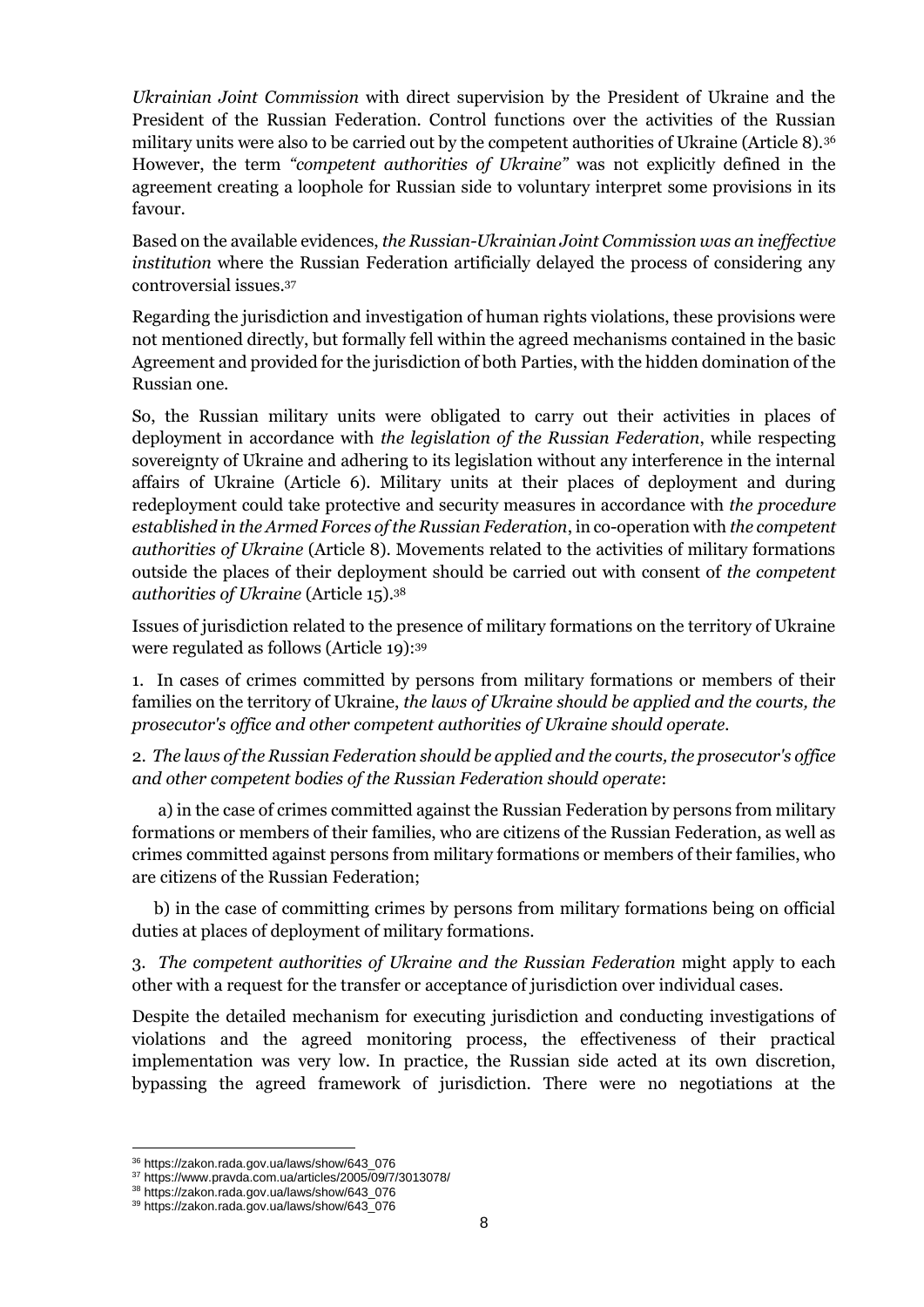intergovernmental level within the framework of the Russian-Ukrainian Joint Commission due to the reluctance and delay of the Russian side.

Given the significant quantitative indicators of the Russian military presence in the Crimea (before its illegal annexation by the Russian Federation), including in the city of Sevastopol (150 military objects) and beyond (another 53 objects), the number of violations by the Russian side related to the fundamental rights and freedoms of Ukrainian citizens on the peninsula was also significant. Regardless of this, the command of the Black Sea Fleet of the Russian Federation under any pretexts refused to provide the Ukrainian side with the opportunity to control the fleet activities, including in the framework of the implementation of politicalmilitary commitments undertaken by the Parties under the auspices of the OSCE.<sup>40</sup>

One of the most sensitive was the issue of *illegal use by the Russian Black Sea Fleet of existing Ukrainian objects of navigation and hydrographic support*, around which the main disputes took place with the participation of Ukrainian civil activists. Without coordination with Ukrainian counterparts, the Russian side took active measures to strengthen the protection of arbitrary used objects of navigation and hydrographic support, groundlessly referring to the legislation of the Armed Forces of Russian Federation. Such actions posed a direct threat to the lives of protesters – Ukrainian activists, who did not realize that they could be shot while attempting to infiltrate the navigation object located on Ukrainian territory and arbitrary occupied by the troops of the Russian Federation. <sup>41</sup>

*The regular deployment of marine units and their landing on the sovereign territory of Ukraine* took place outside any contractual framework, not to mention the facts of the use of the forces of the Russian Black Sea Fleet against a third country while they were formally stationing in Ukraine (operations in Chechnya, Georgia, the former Yugoslavia).<sup>42</sup>

As a part of comprehensive approach to the monitoring process, it is also worth mentioning the provisions of the *Treaty of Friendship, Cooperation, and Partnership between Ukraine and the Russian Federation*. According to the Treaty, in order to protect the rights of its citizens residing on the territory of the other Party, Ukraine and the Russian Federation were obliged to comply with the obligations of *the documents of the Organization for Security and Cooperation in Europe (OSCE)* and other generally recognized principles and norms of international law, agreements within the Commonwealth of Independent States, they were the Parties to (Article 10).<sup>43</sup>

*The Office for Democratic Institutions and Human Rights* (ODIHR), *the Higher Commissioner on National Minorities* (HCNM) as well as *the OSCE Mission to Ukraine* (1994- 1999) should be mentioned when making a closer look at *the OSCE activities in the Crimean Peninsula*. These independent OSCE Institutions and field presence were formally involved in the process of the human rights monitoring on the Crimean Peninsula, including related activities of the Russian Black Sea Fleet. Based on the results, the effectiveness of all these bodies on the ground was rather low, because of the absence of clear mandate, overlapping structures that led to some frictions between them, especially in the initial phase of the work in Crimea. Partly, this was the fault of the Ukrainian side, which did not instruct on a more complete use of the potential of the OSCE (there were no overall concept or strategy for using the OSCE potential), and preferred to move on to a so-called "new form of cooperation" – the OSCE Project C0-ordinator in Ukraine, who started on June 1, 1999.<sup>44</sup>

<sup>40</sup> [https://zn.ua/ARCHIVE/nu\\_i\\_namayachili.html](https://zn.ua/ARCHIVE/nu_i_namayachili.html)

<sup>41</sup> <https://tyzhden.ua/News/29072>

<sup>42</sup> <https://www.pravda.com.ua/articles/2005/09/7/3013078/>

<sup>43</sup> [https://zakon.rada.gov.ua/laws/show/643\\_006](https://zakon.rada.gov.ua/laws/show/643_006)

<sup>44</sup> <https://www.clingendael.org/publication/improving-effectiveness-osce-missions-case-ukraine>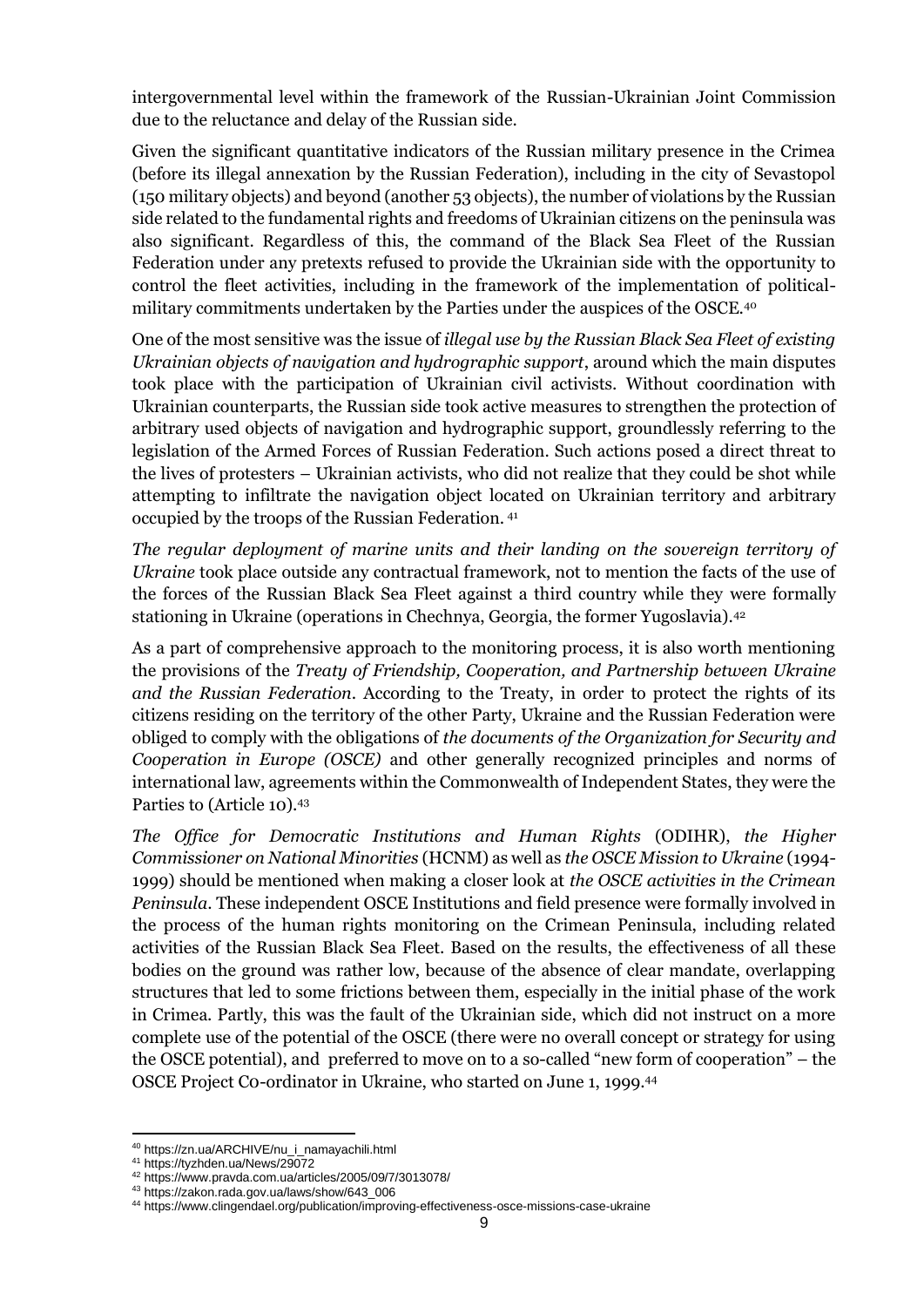From a formal point of view, *the Law of Ukraine on the Procedure for Admission and Conditions of Stay of Units of Armed Forces of Other States on the Territory of Ukraine,* dated to February of 2000, should be mentioned. According to the Document, *the Cabinet of Ministers of Ukraine, the Council of Ministers of the Autonomous Republic of Crimea, the Ministry of Defence of Ukraine, other central and local executive authorities and local selfgovernment bodies* were defined to control over the activities of units of the armed forces of other States (including the Russian Federation) on the territory of Ukraine (Article 23). In case of a person of military or civilian personnel of a unit of the armed forces of another state is suspected of committing a crime on the territory of Ukraine, the command of the unit should assist *the law enforcement agencies of Ukraine* in fulfilling their duties regarding carrying out operational-search activities and *investigative actions in accordance with the laws of Ukraine* (Article 22). *The Ministry of Defence of Ukraine* should annually submit to the President of Ukraine and the Verkhovna Rada of Ukraine information on the presence of units of armed forces of other countries on the territory of Ukraine (Article 26). All provisions of this Law should be applicable to staying of the Russian Black Sea Fleet in Ukraine as well. But in practice, the Russian side circumvented the provisions of this Law.<sup>45</sup>

The annexation of Crimea became the culminating point for which Russia used all possible means, including *hybrid lawfare* reinforced by ineffective mechanisms for monitoring and investigating human rights violations by the Russian militaries. After the illegal annexation of the Crimean peninsula by the Russian Federation and its unleashing aggression in the east of Ukraine, the Ukrainian side, in order to prevent similar scenarios in the future, adopted a series of measures at the legislative level aimed at protecting human rights and freedoms, including on the Ukrainian territories temporarily occupied/controlled by the Russian Federation. In particular, the functions for monitoring the observance of human rights are entrusted to *the Cabinet of Ministers of Ukraine and the Ombudsman*, as well as emphasis is placed on the use of the potential of *international human rights organizations*. Two respective laws were adopted, namely *the Law of Ukraine on Ensuring Civil Rights and Freedoms, and the Legal Regime on the Temporarily Occupied Territory of Ukraine*, dated to April of 2014,<sup>46</sup> and *the*  Law of Ukraine on the peculiarities of State policy on ensuring Ukraine's State sovereignty *over temporarily occupied territories in Donetsk and Luhansk regions*, dated to January of 2018.<sup>47</sup>

In addition, *the responsibility of the Ministry of Defence and the Ministry of Foreign Affairs of Ukraine was also expanded* in the area of monitoring activities of the units of foreign armed forces temporarily deployed on the territory of Ukraine. Particularly, the Ministry of Defence of Ukraine should prepare and submit to the Ministry of Foreign Affairs of Ukraine proposals for the participation of military units, individual servicemen and employees of the Armed Forces in international peacekeeping operations, provision of military assistance to foreign states, sending units of the Armed Forces to other states, admission and conditions of stay of units of armed forces of other States on the territory of Ukraine.<sup>48</sup> The Ministry of Foreign Affairs of Ukraine, in its turn, should exercise general supervision over the implementation of international treaties of Ukraine, including by other parties, ensuring the implementation of rights arising from such treaties for Ukraine, make proposals to the President of Ukraine or the Cabinet of Ministers of Ukraine to take the necessary measures to ensure the implementation of international treaties of Ukraine.<sup>49</sup>

<sup>45</sup> <https://zakon.rada.gov.ua/laws/show/1479-14>

<sup>46</sup> <https://zakon.rada.gov.ua/laws/anot/en/1207-18>

<sup>47</sup> [https://mfa.gov.ua/ua/news-feeds/foreign-offices-news/62541-on-the-law-of-ukraine-on-the-peculiarities-of-state-policy-on](https://mfa.gov.ua/ua/news-feeds/foreign-offices-news/62541-on-the-law-of-ukraine-on-the-peculiarities-of-state-policy-on-ensuring-ukraines-state-sovereignty-over-temporarily-occupied-territories-in-donetsk-and-luhansk-regions)[ensuring-ukraines-state-sovereignty-over-temporarily-occupied-territories-in-donetsk-and-luhansk-regions](https://mfa.gov.ua/ua/news-feeds/foreign-offices-news/62541-on-the-law-of-ukraine-on-the-peculiarities-of-state-policy-on-ensuring-ukraines-state-sovereignty-over-temporarily-occupied-territories-in-donetsk-and-luhansk-regions)

<sup>48</sup> <https://zakon.rada.gov.ua/laws/show/671-2014-%D0%BF>

<sup>49</sup> <https://zakon.rada.gov.ua/laws/show/281-2016-%D0%BF>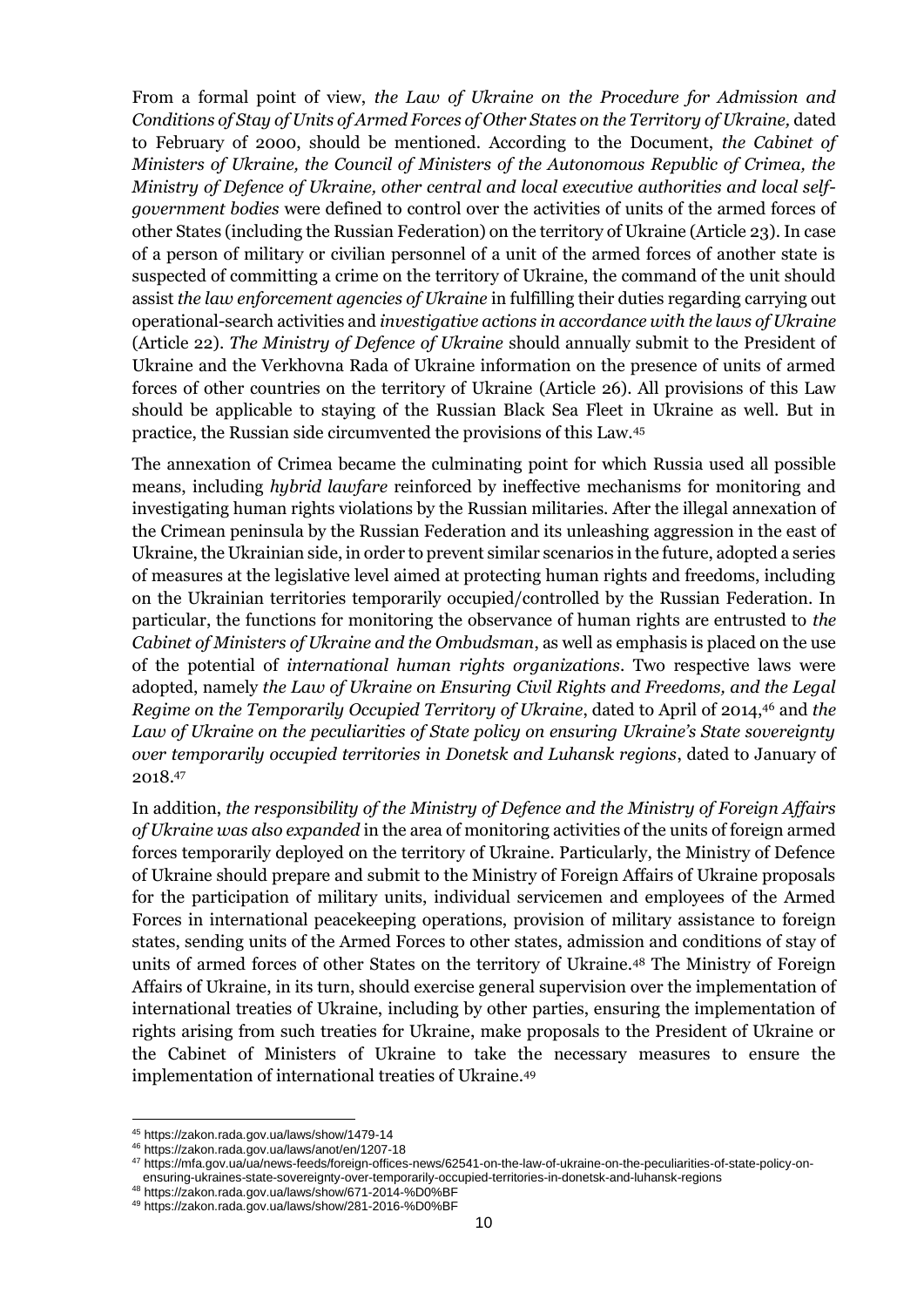The *Civil-Military Cooperation* (CIMIC) unit of the Armed Forces of Ukraine is also entrusted with the task of monitoring the socio-political situation in the areas where the units of the foreign armed forces are located on the territory of Ukraine.<sup>50</sup>

Thus, the legal frameworks for monitoring/investigating human rights violations by foreign troops formally were established, but in a more generalized form, which applies to all units of the foreign armed forces temporarily stationed in Ukraine.

At the same time, the low level of practical implementation of basic laws, the lack of a unified strategic approach, incomplete use of the potential of international organizations in the field of human rights protection, lead to a low indicator of the practical use of the legal framework to monitor the situation on the ground and conduct investigations of the revealed violations of human rights and freedoms. All above-mentioned basic bilateral agreements between Ukraine and the Russian Federation regulating the Russian military presence on the territory of Ukraine were used by the Russian Federation as a hybrid lawfare component being an important element of the comprehensive hybrid war against Ukraine and other post-Soviet states.

<sup>50</sup> <https://cimic.com.ua/kerivni-dokumenti-z-pitan-cvs-zsu>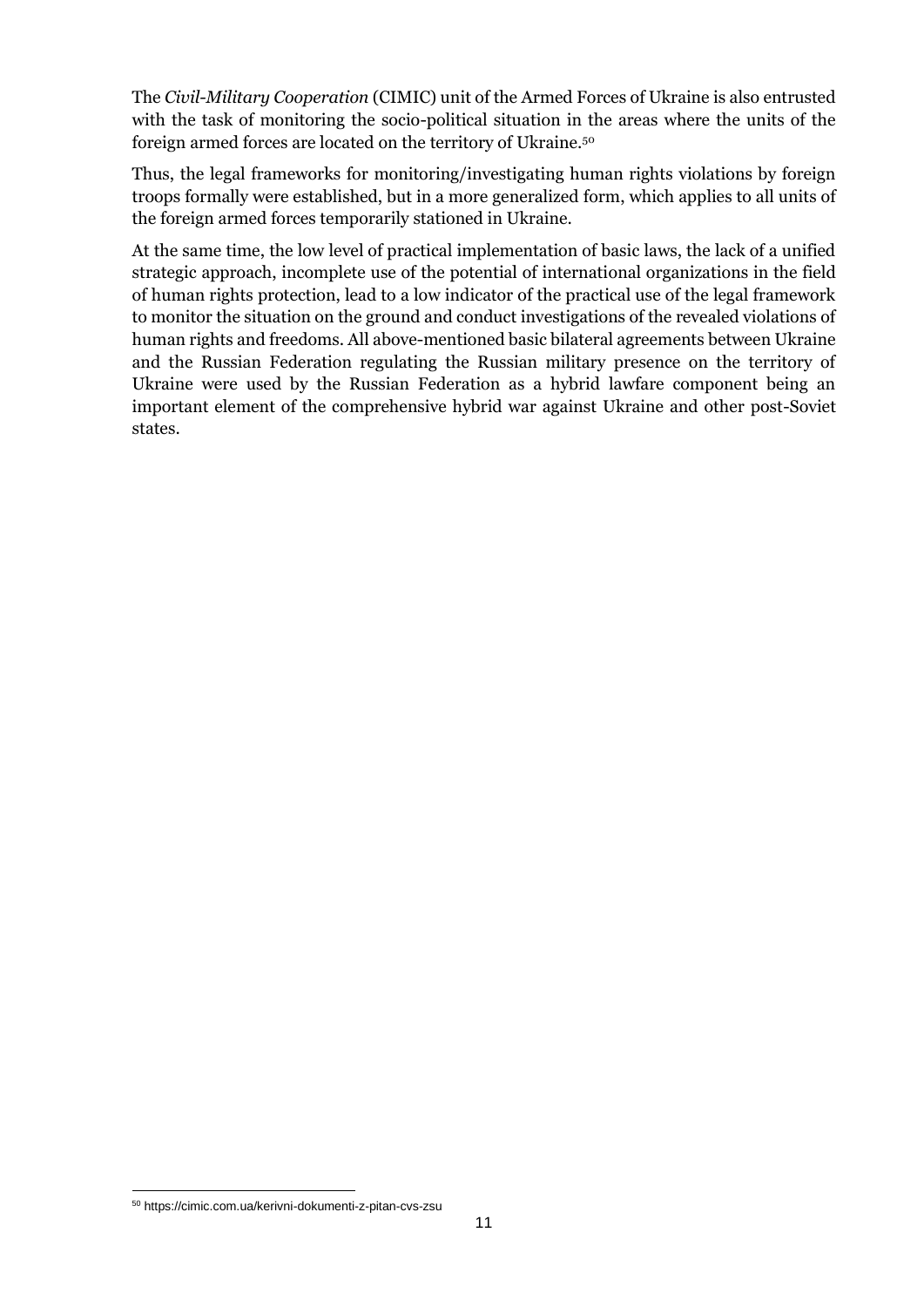#### **Impact of the Russian military presence in Ukrainian Crimea on the human rights situation**

The presence of the Black Sea Fleet of the Russian Federation on the territory of Ukraine led to numerous violations of human rights, although most of such cases were not properly registered and investigated, due to the weakness of mechanisms of legal regulation, Russia's ignoring of the relevant interstate agreements as well as of Ukrainian legislation and international humanitarian law, and the lack of normal conditions for the work of human rights organizations.

In analysis of the impact of the Russian Black Sea Fleet presence on the human rights situation, it is advisable to distinguish the following three periods:

1) from the declaration of independence of Ukraine in 1991 to the beginning of the armed seizure of the Crimean Peninsula by the Russian Federation in February 2014;

2) from the beginning of the armed seizure and illegal annexation of the Crimea by the Russian Federation to the withdrawal of Ukrainian servicemen from the peninsula (February-April 2014);

3) the period after the illegal annexation of to the Autonomous Republic of Crimea and the city of Sevastopol by the Russian Federation.

Prior to the armed seizure of the Crimean Peninsula in 2014, the presence of the Russian Black Sea Fleet negatively impacted the human rights situation in the following dimensions:

– violation of the rights of Ukrainian servicemen by Russian officers and commanders in the period before division of the post-Soviet Black Sea Fleet;

– intimidation by threat to use military force against Ukrainian civilian and military institutions in the Crimea;

– illegal actions of Russian servicemen against Ukrainian civilians, including beating and detention;

– violation of the rules of movement through Ukraine's territory of Russian military personnel, equipment and ammunition outside the territory of their permanent deployment;

– environmental pollution and thus violation of right to a safe environment.

In the first half of the 1990s, despite the Ukraine-Russia agreement that servicemen on ships and military objects of the post-Soviet Black Sea Fleet would be free to take an oath of allegiance to the state of their citizenship,<sup>51</sup> in practice, those servicemen who choose to serve Ukraine often became subjects to mental pressure and physical abuse by Russian officers and commanders. They faced the unbearable working conditions and humiliation of their human dignity – Russian officers called them 'traitors', imposed unmotivated punishments, prevented them from getting promoted and often dismissed from service on trumped-up pretexts.<sup>52</sup>

The cases of beatings of Ukrainian servicemen by their Russian counterparts also took places. For example, one of the officers of the 174th anti-aircraft missile brigade of Ukraine was beaten only for wearing a cape with the coat of arms of Ukraine. There was also the case when at night a group of Russian marines broke into the location of Ukraine's air defence base and threw smoke bombs into barracks with soldiers.<sup>53</sup>

<sup>51</sup> [https://zakon.rada.gov.ua/laws/show/en/643\\_018](https://zakon.rada.gov.ua/laws/show/en/643_018)

<sup>52</sup> <http://bintel.com.ua/uk/article/krym-94-2/>

<sup>53</sup> <https://tyzhden.ua/Publication/3799>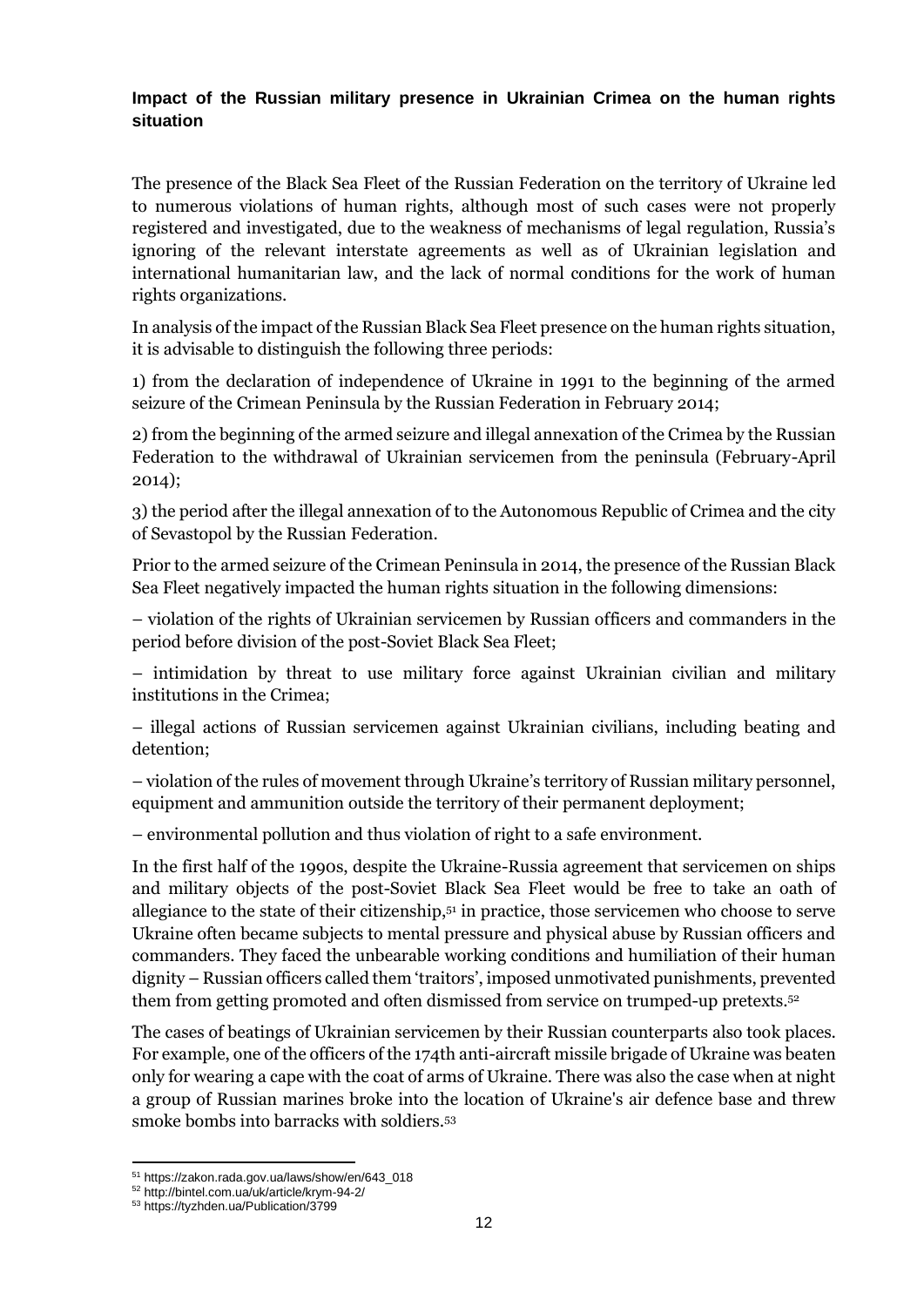In early 1990s, intimidation by threat to use Russian military force against Ukrainian civilian and military institutions in the Crimea was an often case. Here are just some examples:

– On 28 January 1994, during military exercise, two Su-27 aircrafts of the 43rd naval assault regiment of the Russian Black Sea Fleet simulated approach to combat course for the use of airborne weapons in the area of deployment of Ukrainian navy ships;<sup>54</sup>

– On 20 May 1994, the Su-17 aircrafts from Gvardiiske airfield during the exercise simulated rocket-propelled bombing at Ukrainian troops in the Crimea;<sup>55</sup>

– On 7 September 1994, the naval helicopters of the Russian Black Sea Fleet made several rounds of the building of Ukrainian Naval Forces' headquarters, where command and staff exercises were held;<sup>56</sup>

– in 1994, combat vehicles of the Russian Black Sea Fleet repeatedly appeared on the entrance to and on the streets of Crimean cities without warning the Ukrainian authorities (so that it looked like a military seizure of the cities).<sup>57</sup>

In June 2009, the Russian fleet servicemen used physical force against three dozen Ukrainian civilians who participated in the peaceful protests near the Black Sea Fleet Officers' House and the Russian Black Sea Fleet headquarters building. (Defrauded investors protested against the Construction Management Corporation of the Russian Black Sea Fleet which failed to comply with its obligations on commercial housebuilding of four multi-storeyed houses on the Astana Kesayev Str. in Sevastopol.)<sup>58</sup>

In August 2011, the Russian Black Sea Fleet servicemen seized and detained eight activists of the All-Ukrainian Youth NGO "Student Brotherhood" who protested against the illegal seizure and use of the Ukrainian "Sarych" lighthouse. This lighthouse along with several others was unauthorizedly used by the Russian Fleet servicemen, despite the fact that it was not included to the list of objects to be used by the Russian Fleet under the Ukraine-Russia agreements.<sup>59</sup>

Article 15 of the *Agreement on the status and conditions of presence of the Russian Federation Black Sea Fleet on the territory of Ukraine* (1997) provides that "Movements related to the activities of military formations outside the places of their deployment shall be carried out with consent of the competent authorities of Ukraine".<sup>60</sup> However, in practice, the Russian side systematically violated this provision, posing threats to the safety and life of Ukrainian citizens by redeploying even the explosive ammunition without consent of the competent Ukrainian authorities. Following another incident of movement of the Black Sea Fleet combat missiles through the city of Sevastopol without consent of the Ukrainian authorities, on 23 July 2009, the Ministry of Foreign Affairs of Ukraine issued a protest to the Russian Federation.<sup>61</sup> But despite Kyiv's protests, the Russian side continued to ignore the relevant provisions of the bilateral agreement.

Outdated technologies and the lack of proper cleaning systems on warships and coastal infrastructure of the Russian Black Sea Fleet lead to significant negative environmental impacts in the Crimea. Dirt and pollutants from ships and other military objects have been dumped directly into the sea and into the air for decades.<sup>62</sup> It negatively impacted the whole ecosystem of the peninsula, health of the population and ecological situation in the Crimean

<sup>54</sup> <http://bintel.com.ua/uk/article/sevastopol%27-krym-rossija/>

<sup>55</sup> <http://bintel.com.ua/uk/article/separatisty-nachinajut-i-proigryvajut/>

<sup>56</sup> <http://bintel.com.ua/uk/article/krym-8-raskol/>

<sup>57</sup> <http://bintel.com.ua/uk/article/separatisty-nachinajut-i-proigryvajut/>

<sup>58</sup> <https://www.unian.ua/society/235040-viyskovoslujbovtsi-chf-rf-pobilisya-z-jertvami-budivelnoji-aferi.html>

<sup>59</sup> <https://tyzhden.ua/News/29072>

<sup>60</sup> [https://zakon.rada.gov.ua/laws/show/643\\_076](https://zakon.rada.gov.ua/laws/show/643_076)

<sup>61</sup> <http://www.hai-nyzhnyk.in.ua/doc/2017doc.krym-chornom-flot.php>

<sup>62</sup> <http://vmv.kymu.edu.ua/v/09/16.htm>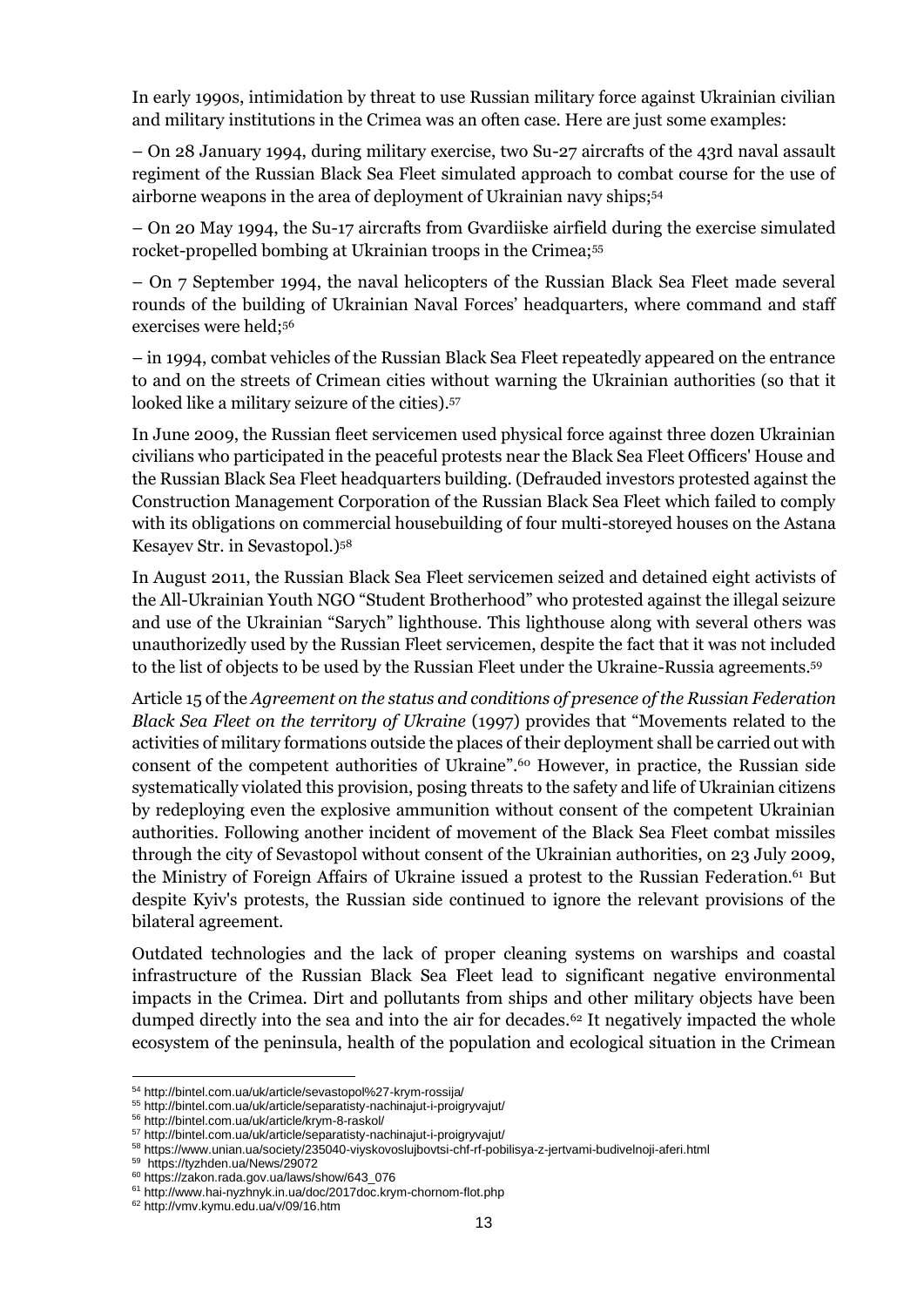resorts. According to environmentalists, in the bays of Sevastopol, the concentration of petroleum products was 180 times higher than the maximum permissible norms; ships and coastal objects of the Russian Black Sea Fleet daily dumped thousands of tons of untreated wastewater into the sea.<sup>63</sup> A threat to the ecology of the Crimea is also posed by the military depots of the Russian Black Sea Fleet, where the expired ammunition is stored.<sup>64</sup>

The Russian side ignored requests of the Ukrainian official bodies and NGOs to provide reliable information on environmental risks and the need for modernization of the treatment facilities of ships and infrastructure objects of the Black Sea Fleet. The BSF command denied Ukrainian state environmental officials from access to fleet objects and estimation of the environmental situation. On 18 August 2009, the Ministry of Foreign Affairs of Ukraine issued a protest to the Russian Federation regarding the violation of environmental standards by the Black Sea Fleet in Sevastopol Bay,<sup>65</sup> but the Russian side continued to ignore the environmental issue.

The year of 2014 became the most indicative regarding the threats posed by the Russian military base deployed on the territory of Ukraine. The capabilities of the Russian Black Sea Fleet were used for the armed seizure, occupation and subsequent illegal annexation of Ukrainian Crimea by the Russia Federation that led, along with other negative consequences, to a critical deterioration in the human rights situation on the peninsula.

In February-March 2014, without consent of the Ukrainian side and in violation of the relevant bilateral agreements, Russia substantially increased its military presence in the Crimea. Russian soldiers without insignia seized the local authorities of the Autonomous Republic of Crimea and blocked Ukrainian military units, threatening to use weapons. Under conditions of military occupation, on 16 March 2004, the illegitimate 'referendum' was held in the Crimea that was not recognized by the OSCE, the UN and other international organizations. On 18 March 2004, in Moscow, Russian president Vladimir Putin and the self-proclaimed 'leaders' of the Crimea and the city of Sevastopol Sergey Aksenov, Vladimir Konstantinov and Alexei Chaly signed the so-called treaty "on the admission of the Crimea to the Russian Federation".<sup>66</sup> International organizations and most countries do not recognize the legitimacy of this 'treaty' and of the annexation of the Crimea by the Russian Federation.

It is important to note that in his interview with Radio "Europe1" and TV "TF1", Russian president Vladimir Putin openly acknowledged the participation of Russian servicemen deployed in the Crimea in conducting the so-called 'referendum' that became a pretext for the illegal annexation of peninsular by Russia. Putin said the following: "Russian troops were in Crimea under the international treaty on the deployment of the Russian military base. It's true that Russian troops helped Crimeans hold a referendum on their (a) independence and (b) desire to join the Russian Federation".<sup>67</sup>

During the military seizure of the Crimea, the Russian side committed detentions, beatings and shelling on Ukrainian servicemen, two of whom were killed.

Thus, on 18 March 2014, during the Russian attack with using of automatic weapon on the premises of the Ukrainian Cartographic Centre in Simferopol, ensign of the Ukrainian Armed Forces Serhiy Kokurin was killed, captain Valentin Fedunik was seriously injured by the firearms, and the Centre's chief, colonel Andrew Andryushin was illegally detained.<sup>68</sup> On 19 March 2014, the Russian side unlawfully detained the commander of the Ukrainian Navy

<sup>63</sup> <https://www.unian.ua/politics/351825-ekologi-vimagayut-dani-pro-shkodu-vid-chf.html>

<sup>64</sup> <http://vmv.kymu.edu.ua/v/09/16.htm>

<sup>65</sup> <http://www.hai-nyzhnyk.in.ua/doc/2017doc.krym-chornom-flot.php>

<sup>66</sup> <http://publication.pravo.gov.ru/Document/View/0001201403180024> <sup>67</sup> <http://en.kremlin.ru/events/president/news/45832> [; http://kremlin.ru/events/president/news/45832](http://kremlin.ru/events/president/news/45832)

<sup>68</sup> <https://ua.krymr.com/a/29204232.html>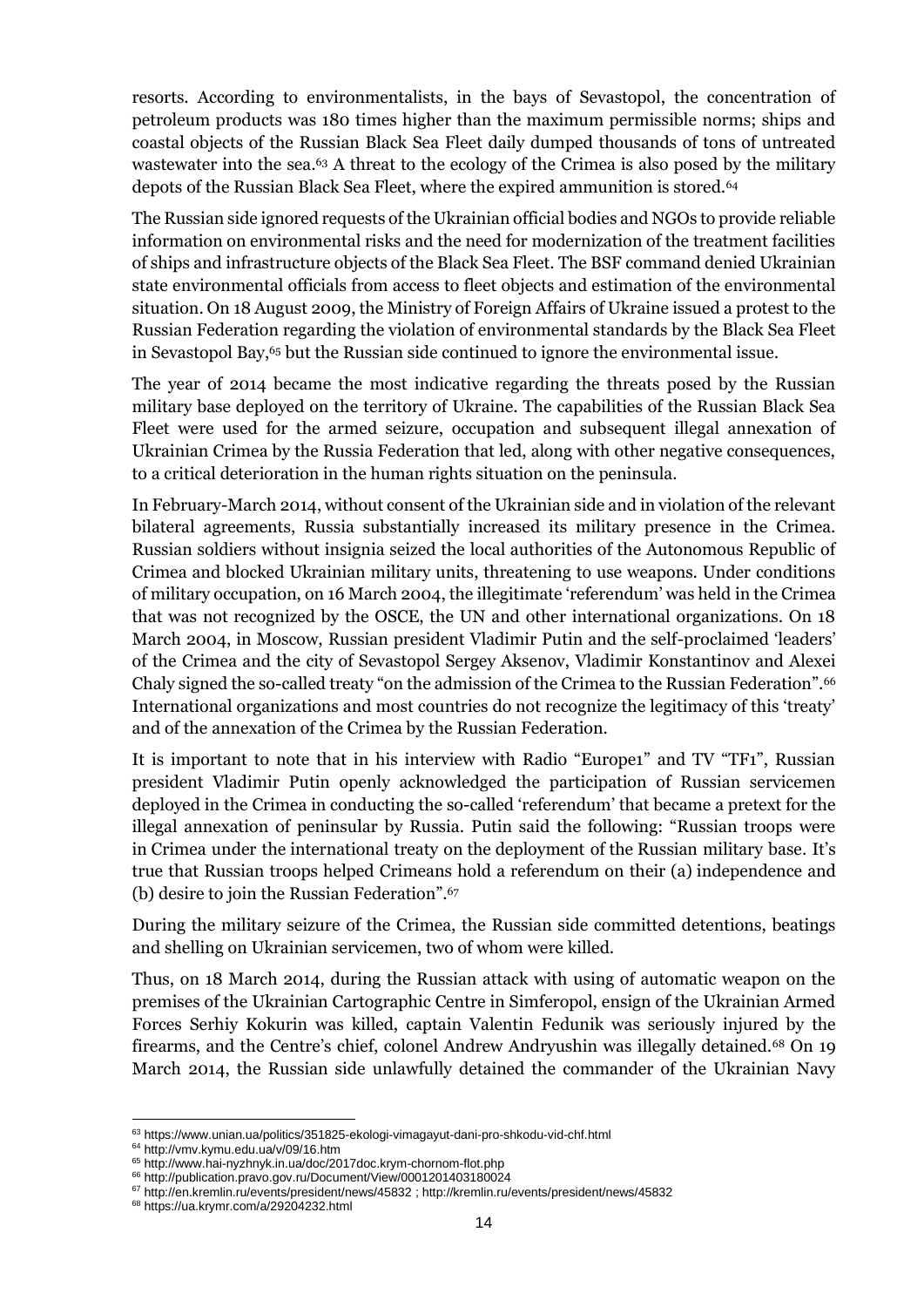Serhiy Gaiduk,<sup>69</sup> depriving him of possibility to fulfil his duties. No one was punished for these crimes.

Despite the promise of the Russian leadership to allow Ukrainian military personnel to peacefully leave the Crimea, actually they were subjected to moral pressure and threats of physical violence before leaving the peninsula. On 6 April 2014, in the premises of a military hostel where Ukrainian servicemen lived, Russian junior sergeant Yevgeny Zaitsev shot to death the unarmed Ukrainian major of the 10th Saki Brigade of the Naval Aviation Stanislav Karachevsky. On the same day, Russian servicemen beat and unreasonably detained for 5 days Ukrainian captain Artem Yermolenko. For the murder of Ukrainian serviceman, the Russiancontrolled Crimean garrison military court sentenced sergeant Zaytsev to just 2 years in the lightweight regime penal colony.<sup>70</sup>

Among other crimes committed during the Russian occupation of the Crimea, human rights defenders note the use of civilians as a 'human shield'. On 26 February 2019, the Prosecutor's Office of the Autonomous Republic of Crimea, the Ukrainian Helsinki Human Rights Union and the Regional Center for Human Rights reported on the transfer to the International Criminal Court of the evidence that Russian servicemen intentionally moved civilians to the military objects of the Ukrainian Armed Forces in the Crimea staying behind their backs during blocking and capture of these military objects. It was a war crime provided for in Article 8 of the Rome Statute of the International Criminal Court, a violation of Article 28 of the IV Geneva Convention and of Article 51 of the Additional Protocol (I) to Geneva Conventions, as well as of the Rule 97 of the Customary International Humanitarian Law.<sup>71</sup>

Following the military occupation and the illegal annexation of Crimea by the Russian Federation, those Ukrainian servicemen, who did not agree to betray the oath and go into service in the Russian Armed Forces, were forced to leave the peninsula. Thus, 6010 servicemen, of whom 3991 served in the Armed Forces of Ukraine, 1177 in the National Guard, 519 in the State Border Service, 242 in the Security Service of Ukraine, 20 in the Department of the State Guard, and 61 in the State Space Agency,<sup>72</sup> were forced to leave the Crimea together with their families and to move to the mainland of Ukraine, often without proper living conditions.

Due to the mental pressure and deprivation of civil rights of those who refused to accept Russian citizenship after the illegal annexation of the Crimea, some 50-60 thousand civilians were forced to leave the peninsular, of whom 33.5 thousand were officially registered in Ukraine as internally displaced persons.<sup>73</sup> Thus, more than fifty thousand inhabitants of the peninsular lost their homes, property, and places of work and study.

The period after the illegal annexation of the Crimea by the Russian Federation is characterized by a critical deterioration in the situation with human rights. Human rights violations became systematic and blatant, with bold disregard of Ukrainian legislation and international humanitarian law. Such violations are committed by the law enforcement and security service officers appealing to the Russian legislation (that has no legal effect in the territory of the Ukrainian Crimea), and by the so-called 'unknown persons' with the connivance of law enforcement agencies. Persons suspected of disloyalty to the occupation regime, primarily

<sup>69</sup> <https://www.bbc.com/news/world-europe-26656617>

<sup>70</sup> <https://www.radiosvoboda.org/a/27738783.html>

<sup>71</sup> [https://ark.gp.gov.ua/ua/news.html?\\_m=publications&\\_c=view&\\_t=rec&id=246320](https://ark.gp.gov.ua/ua/news.html?_m=publications&_c=view&_t=rec&id=246320)

<sup>72</sup> <https://tsn.ua/ukrayina/matios-oprilyudniv-kilkist-ukrayinskih-viyskovih-yaki-zalishilisya-v-okupovanomu-krimu-585526.html> ; [https://dt.ua/UKRAINE/pislya-aneksiyi-krimu-virnimi-prisyazi-zalishilisya-mayzhe-chotiri-tisyachi-ukrayinskih-viyskovih](https://dt.ua/UKRAINE/pislya-aneksiyi-krimu-virnimi-prisyazi-zalishilisya-mayzhe-chotiri-tisyachi-ukrayinskih-viyskovih-minoboroni-259371_.html)[minoboroni-259371\\_.html](https://dt.ua/UKRAINE/pislya-aneksiyi-krimu-virnimi-prisyazi-zalishilisya-mayzhe-chotiri-tisyachi-ukrayinskih-viyskovih-minoboroni-259371_.html)

<sup>73</sup> [https://ua.krymr.com/a/eskender-bariiev-rosiia-robyt-use-shchob-pozbutysia-nebazhanoho-naselennia-v](https://ua.krymr.com/a/eskender-bariiev-rosiia-robyt-use-shchob-pozbutysia-nebazhanoho-naselennia-v-krymu/30097807.html)[krymu/30097807.html](https://ua.krymr.com/a/eskender-bariiev-rosiia-robyt-use-shchob-pozbutysia-nebazhanoho-naselennia-v-krymu/30097807.html)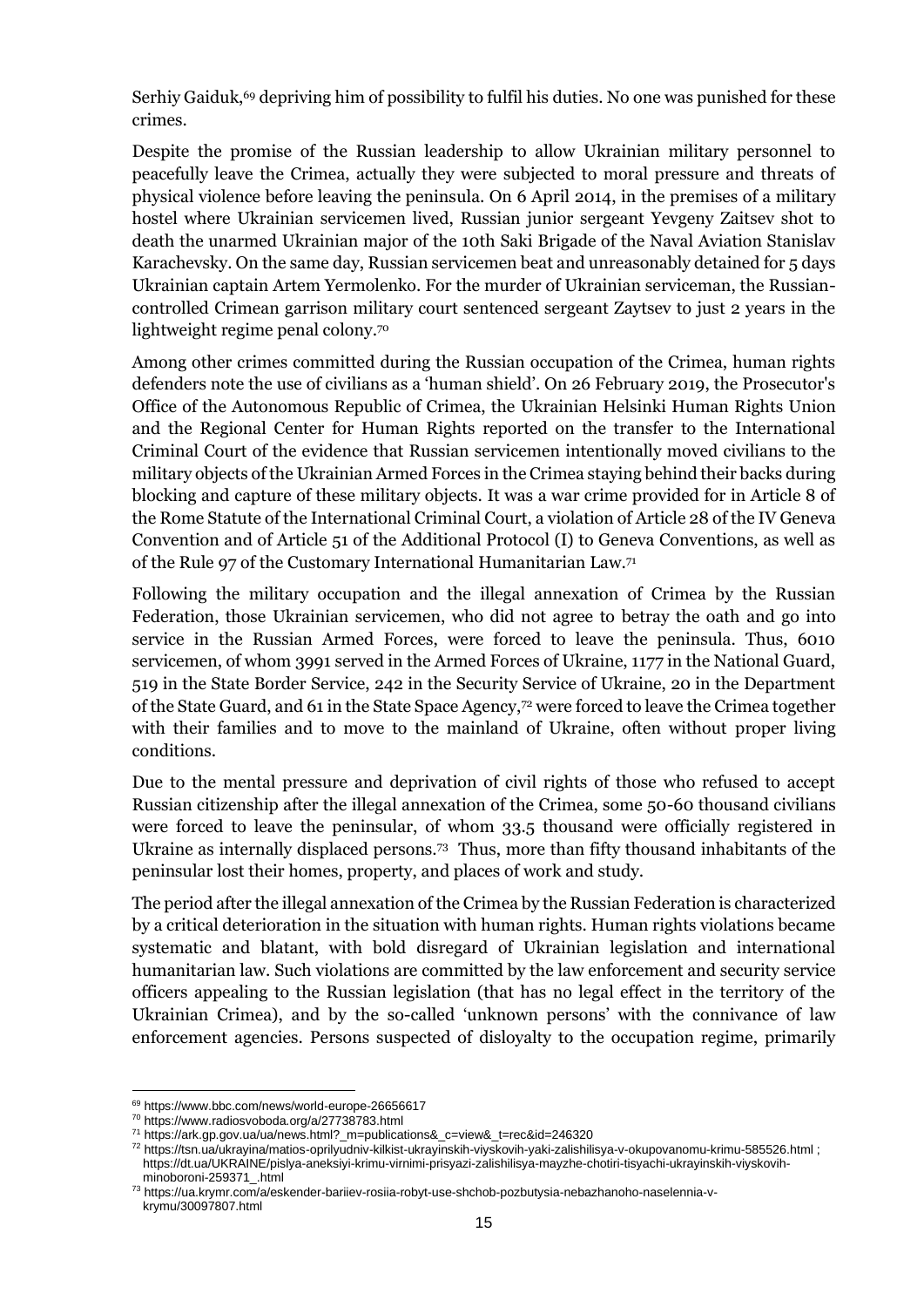Ukrainian and Crimean Tatar civic activists, are most often subjected to unjustified persecution, torture, detention and even murder.

During and after the military seizure of the Crimea by Russia, a number of violations of the 1949 Geneva Conventions (on the Protection of Victims of War) took place, despite the fact that these conventions were ratified by the Soviet Union in 1954, and accordingly are applicable to the Russian Federation as the successor to the USSR. In particular, according to the norms of the Geneva Conventions, Russia as an occupying power (recognized as such by resolutions of the UN General Assembly of 2016-201774) has no right to force the inhabitants of the occupied territories to serve in its armed forces; the courts must act only in accordance with the legislative provisions in force at the time when the offense was committed; the occupying state is prohibited from changing the status of officials or judges in the occupied territories; the occupying power should allow religious ministers to provide spiritual support to their fellow believers, and etc. In fact, these and other norms of the Geneva Conventions are blatantly violated by the Russian Federation.<sup>75</sup>

Cases of human rights violations in the illegally annexed Crimea, collected by the international organisations and human rights NGOs take hundreds of pages. Below we provide a brief overview of some important publications and resources on human rights violations in the occupied Crimea.

In September 2019, during the 74th session of the UN General Assembly, the first report of the UN Secretary-General "Situation of human rights in the Autonomous Republic of Crimea and the city of Sevastopol, Ukraine" was presented.<sup>76</sup> The report provides general overview of the civil, political, economic, social, cultural and other rights violations in the occupied Crimea. The report describes situation on the following human rights:

#### *Civil and political rights*

*A. Right to nationality B. Administration of justice and fair trial rights C. Rights to life, liberty and security D. Right to physical and mental integrity E. Rights of detainees F. Freedom of thought, conscience and religion G. Freedoms of opinion and expression H. Freedoms of peaceful assembly and association I. Right to maintain one's identity, culture and tradition Economic, social and cultural rights A. Right to education in one's native language B. Property rights Prohibition on forced conscription Population transfers*

In particular, the report of the UN Secretary-General emphasizes that automatic granting of Russian citizenship to Crimean residents can have a negative impact on the enjoyment of rights that are inextricably linked to citizenship, particularly freedom of movement and residence rights. And this is indeed the case, as Crimean residents who have refused Russian citizenship are automatically considered foreigners deprived of their right to permanently reside in the Crimea and under threat of being deported.

<sup>74</sup> <https://undocs.org/ru/A/C.3/72/L.42>

<sup>75</sup> <https://www.radiosvoboda.org/a/30103168.html>

<sup>76</sup> <https://undocs.org/A/74/276> [; https://undocs.org/ru/A/74/276](https://undocs.org/ru/A/74/276)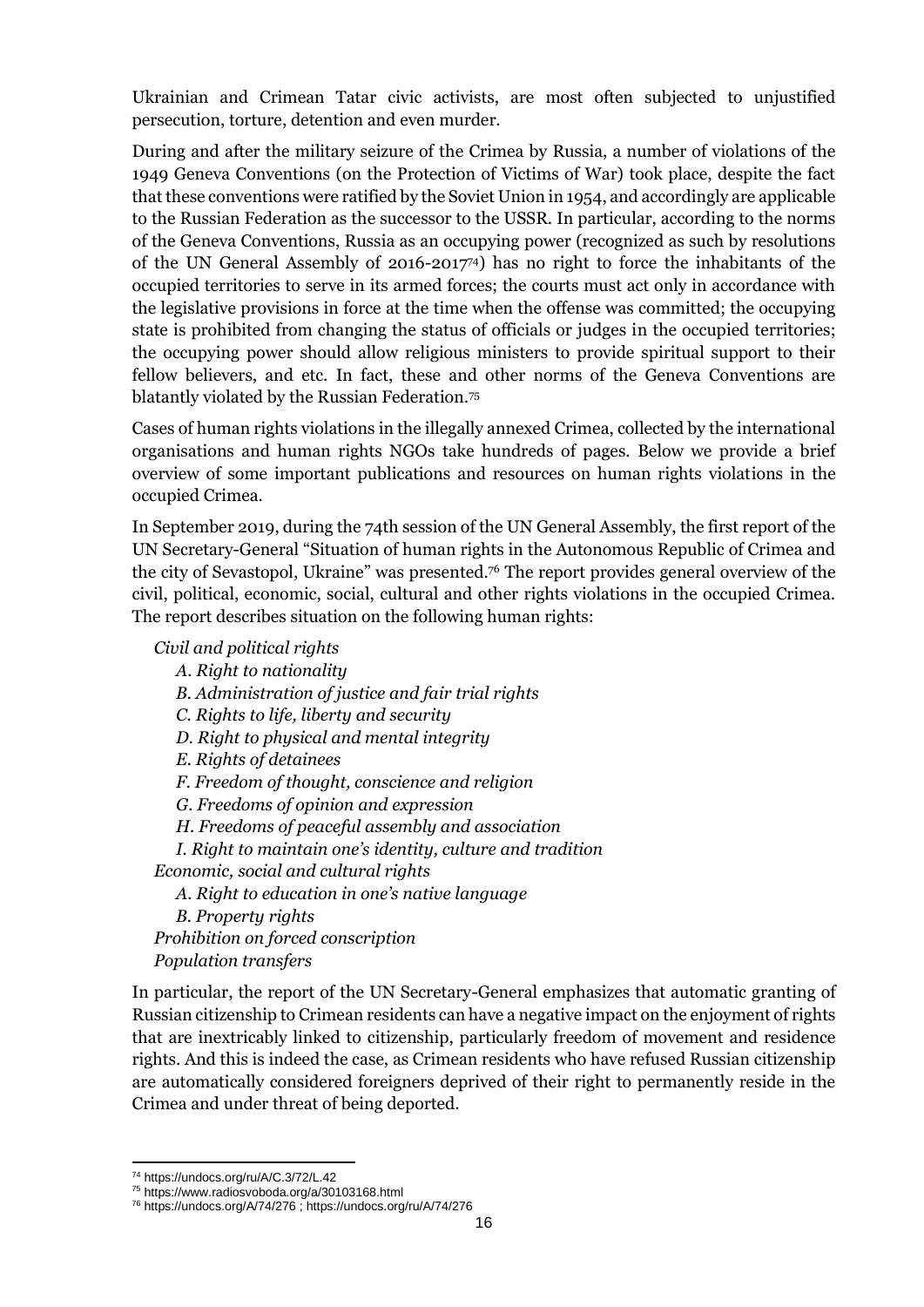The report notes violations by Russia as occupying power of the 1949 Geneva Conventions, in particular, of the right to a fair trial. After the occupation of the Crimea, Russian authorities repealed Ukrainian penal legislation on the peninsula and requalified the criminal sentences of all pre-conflict detainees in accordance with the criminal law of the Russian Federation. Some of the pre-conflict prisoners have been transferred to penal colonies in the Russian Federation; requests from detainees to meet with Ukrainian consular officers were rejected.

The report notes that since the annexation of the Crimea, 42 facts of enforced disappearance of people have been identified. As of 30 June 2019, 28 of them had been released, 2 were being held in custody, one Crimean Tatar activist had been found dead, and 11 were still missing.

Torture and ill-treatment of individuals deprived of their liberty are also noted in the report, especially regarding those suspected in "anti-Russian" activities. The conditions of detention do not meet international humanitarian standards; medical assistance is inadequate. But even in cases of credible complaints on torture and ill-treatment, criminal investigations have not been launched and no perpetrators have been brought to justice.

After the illegal annexation, all religious communities in the Crimea have been obliged to reregister under the laws of the Russian Federation that led to a drop in the number of registered religious organizations. The refusal of the Ukrainian Orthodox Church of the Kyiv Patriarchate and some other religious organizations to re-register due to their non-recognition of the Russian annexation of the peninsula, led to the loss of their legal status and related property and other rights. After receiving physical threats several priests have left the Crimea. At least 67 Crimean Tatars have been charged for offences related to terrorism and/or extremism for alleged affiliation with Hizb ut-Tahrir and Tablighi Jamaat (Muslim groups that are prohibited in the Russian Federation). Several members of the Crimean congregation of Jehovah's Witnesses have also been arrested.

The independent journalistic activity, freedoms of opinion and expression as well as freedoms of peaceful assembly and association are restricted. The Office of the United Nations High Commissioner for Human Rights (OHCHR) documented cases of individuals detained for expressing dissenting views towards authorities of the Russian Federation. In October 2017, 80 Muslims were prosecuted for conducting single-person protests against criminal cases against other Muslims.

The Crimean Tatar Mejlis was prohibited, and activists of the Crimean Tatar national movement were persecuted by the Russian authorities. Activities related to Ukrainian culture were restricted, and some Ukrainian activists were forced to leave the Crimea due to intimidations. The availability of education in the Ukrainian language has sharply decreased. The number of students instructed in the Ukrainian language dropped 51 times – from 12,694 in 2013 to 249 children in 2018. Cases in which the school administration rejected explicit requests from parents to use Crimean Tatar as the language of instruction were documented.

Since the illegal annexation of the Crimea, at least 4,671 real estate assets have been expropriated as part of the so-called 'nationalization', including the seizure of real property of private companies and individuals conducted without compensation that was the open violations of the property rights.

In violation of the 1949 Geneva Conventions, the Russian Federation forces residents of the occupied Crimea to serve in its armed forces. At least 18,000 Crimean residents have been conscripted into the Russian armed forces. There had been at least 29 guilty verdicts rendered in criminal prosecutions of Crimean men for draft evasion since 2017.

In 2017-2018, the Crimean courts ordered the forcible transfer of at least 947 Crimean residents who refused to accept Russian citizenship, at least 109 of whom were forcibly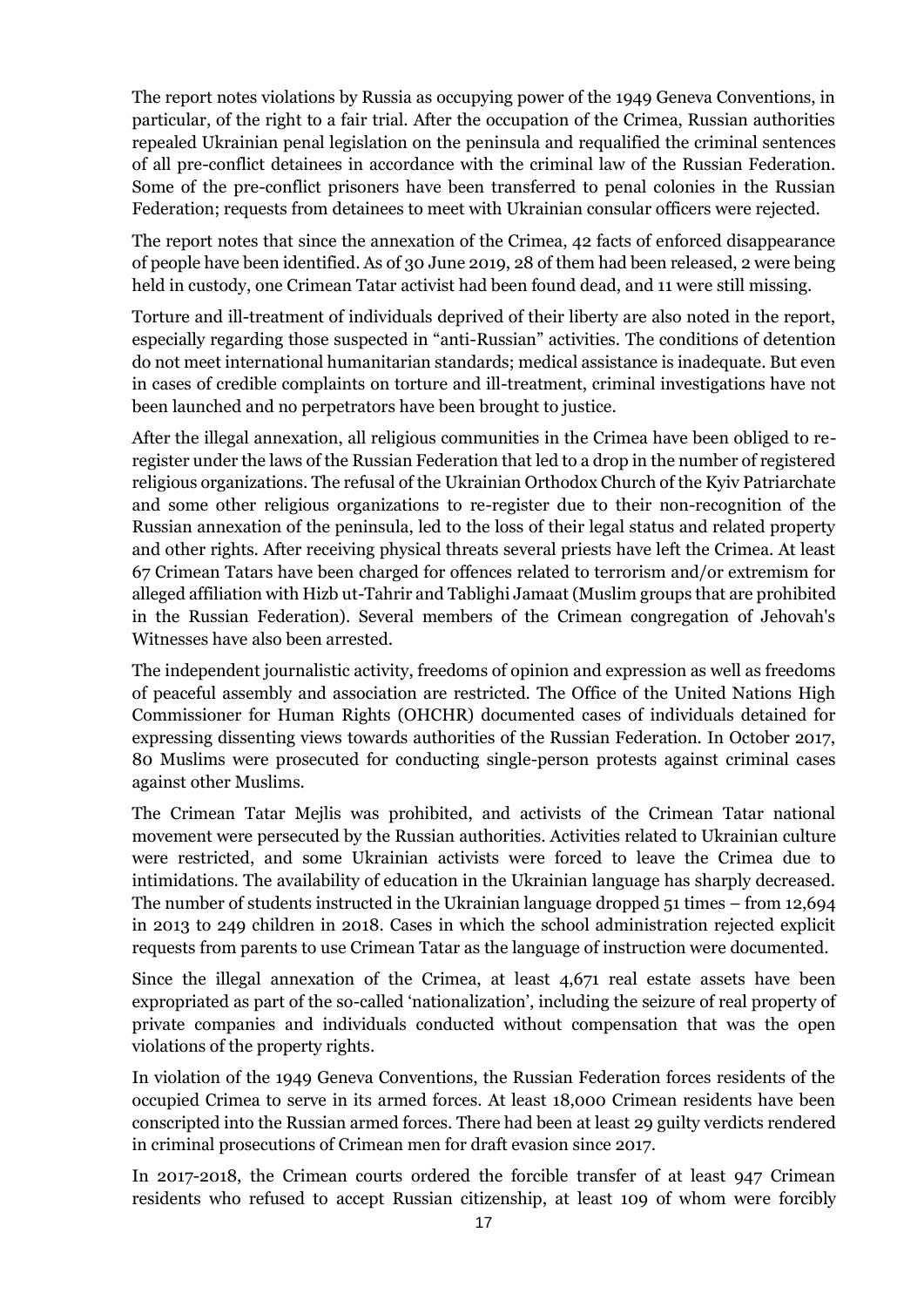removed from the peninsular by the law enforcement authorities of the Russian Federation. (A much larger number of Crimea residents left peninsular on their own, due to mental pressure and restriction of civil rights.) At the same time, in violation of the international humanitarian law, mass migration of residents of the Russian regions to the occupied Crimea is taking place. In 2014-2018, more than 140,000 Russian citizens were resettled to the Crimea peninsula from different regions of the Russian Federation.<sup>77</sup>

Human rights abuses in the occupied Crimea are reported by the Office of the United Nations High Commissioner for Human Rights. For example, the "Report on the situation of human rights in the temporarily occupied Autonomous Republic of Crimea and the city of Sevastopol, Ukraine", for the period from 13 September 2017 to 30 June 2018, submitted pursuant to United Nations General Assembly resolution 72/190, documented 81 cases involving credible allegations of human rights violations and abuses, which affected 167 victims.<sup>78</sup>

Deterioration in human rights situation in the occupied Crimea is also noted in the UNESCO report of 13 September 2019. Report notes the "persistent and growing disrespect of human rights and fundamental freedoms manifested by Russia since the outset of the occupation of the peninsula", including the false accusations based on the Russian legislation on 'extremism and terrorism'; severe discrimination and political persecution of the ethnic Ukrainians and Crimean Tatars who identify themselves with Ukrainian state; decrease in number of classes with Ukrainian language of instruction in educational institutions by over 98%; persecution of independent media; persecution of religious traditions; illicit archaeological researches and transfer of cultural property, and etc.<sup>79</sup>

Bureau of Democracy, Human Rights, and Labor of the U.S. Department of State in the "2018 Country Reports on Human Rights Practices: Ukraine" dedicated special section to situation in the Russian-occupied Crimea, noting the following violations of human rights: arbitrary deprivation of life and other unlawful or politically motivated killings; abductions and disappearances by occupation authorities; torture and other cruel, inhuman, or degrading treatment or punishment; harsh and life threatening prison and detention centre conditions; arbitrary arrest and detention; denial of fair public trial; arbitrary or unlawful interference with privacy, family, home, or correspondence; violates of freedom of speech and press, academic freedom, freedom of peaceful assembly, freedom of association, freedom of religion, freedom of movement, freedom to participate in the political process, discrimination, societal abuses, and trafficking in persons; acts of violence, discrimination, and other abuses based on sexual orientation and gender identity.<sup>80</sup>

Facts of violation of the religious freedom in the Russian-occupied Crimea are presented in the "Crimea" section of "Ukraine 2018 International Religious Freedom Report" by the Bureau of Democracy, Human Rights, and Labor of the U.S. Department of State.<sup>81</sup>

Critical deterioration in the human rights situation after the occupation and illegal annexation of the Crimean Peninsula by Russia is also documented and reported by the non-governmental human rights organizations. In particular, director of Amnesty International in Ukraine Oksana Pokalchuk notes that the premises of the Crimean Tatar activists are often unreasonably searched by Russian law enforcement officers with aim of intimidation. Presence in houses of the religious literature, which is allowed in Ukraine but is considered 'extremist'

<sup>77</sup> <https://undocs.org/A/74/276> [; https://undocs.org/ru/A/74/276](https://undocs.org/ru/A/74/276)

<sup>78</sup> [https://www.ohchr.org/Documents/Countries/UA/CrimeaThematicReport10Sept2018\\_EN.pdf](https://www.ohchr.org/Documents/Countries/UA/CrimeaThematicReport10Sept2018_EN.pdf) ;

[https://www.ohchr.org/Documents/Countries/UA/CrimeaThematicReport10Sept2018\\_UKR.pdf](https://www.ohchr.org/Documents/Countries/UA/CrimeaThematicReport10Sept2018_UKR.pdf)

<sup>79</sup> <https://unesdoc.unesco.org/ark:/48223/pf0000370522/PDF/370522eng.pdf.multi>

<sup>80</sup> <https://www.state.gov/wp-content/uploads/2019/03/UKRAINE-2018-HUMAN-RIGHTS-REPORT.pdf> ;

<https://www.state.gov/reports/2018-country-reports-on-human-rights-practices/ukraine/ukraine-crimea/>

<sup>81</sup> <https://www.state.gov/wp-content/uploads/2019/05/UKRAINE-2018-INTERNATIONAL-RELIGIOUS-FREEDOM-REPORT.pdf>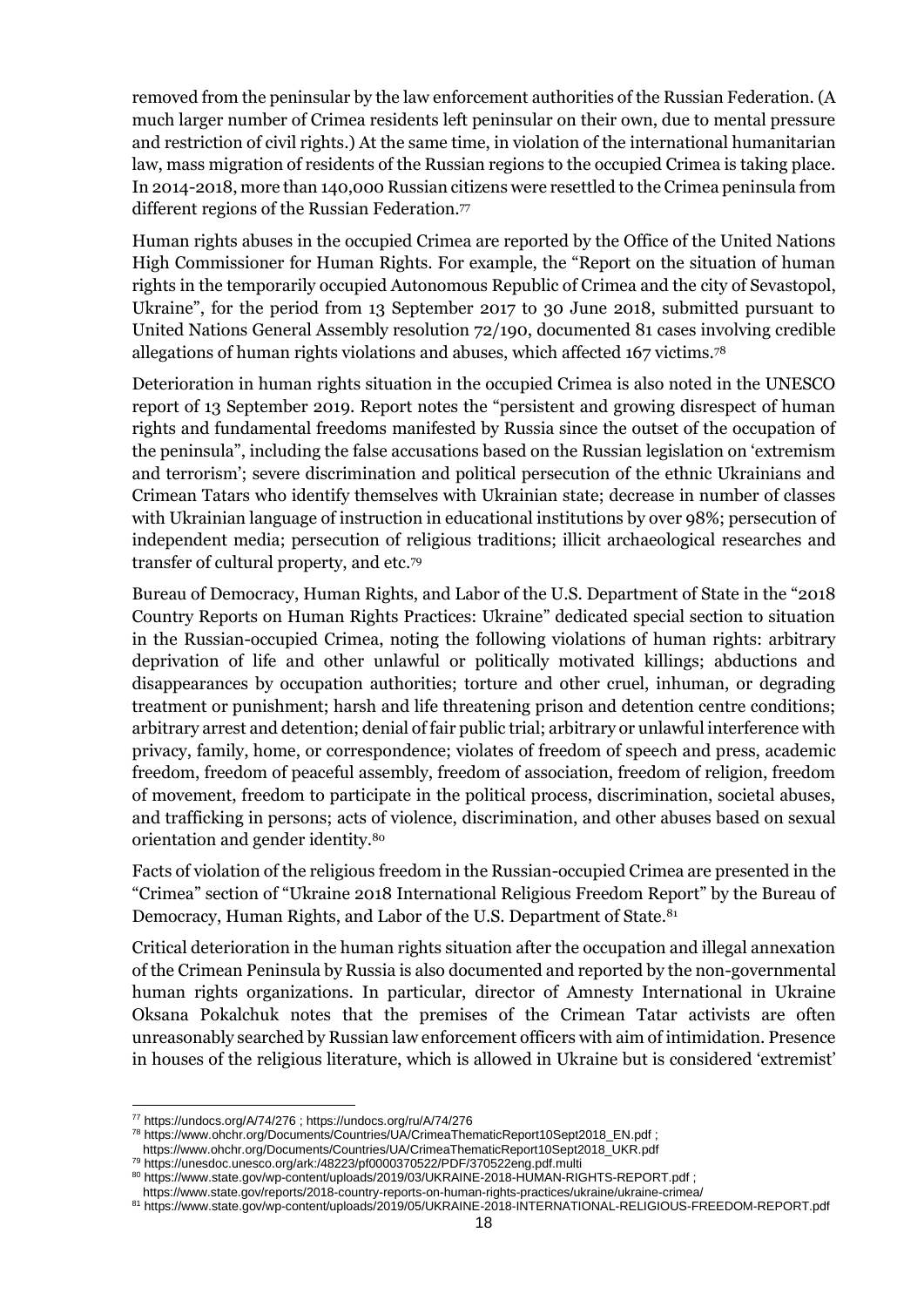in Russia is often used as a pretext for criminal persecutions as well as suspicion of affiliation with Hizb ut-Tahrir Muslim group that is prohibited in Russia.<sup>82</sup>

The Civic Solidarity Platform that brings together human rights defenders from around the world also reports on numerous human rights violations in the occupied Crimea. In particular, in March 2019, 45 human rights organizations from different countries signed a statement condemning the Russian Federal Security Service (FSB) raids against the Crimean Tatar activists that took place on 27 March 2019. FSB officers searched 27 Crimean Tatar houses and arrested 20 people, including activists of the Crimean Solidarity human rights movement.<sup>83</sup>

On 19 September 2019, in his statement addressing the OSCE Human Dimension Implementation Meeting in Warsaw, the representative of the Crimean Human Rights Group (CHRG) Oleksandr Sedov informed that during the period of occupation, the CHRG has registered 374 facts of criminal or administrative prosecution for participation in peaceful assemblies.<sup>84</sup> The CHRG regularly publishes on its website the monitoring reports on the human rights violations in the occupied Crimea.<sup>85</sup> In particular, on 3 May 2019, it reported that 86 people were illegally deprived of their liberty as part of politically motivated or religious persecution in the annexed Crimea.<sup>86</sup> The activists of the CHRG also noted more than 300 facts of pressure against the journalists and media in the Crimea, including the tortures, arbitrary detentions, seizures of property, searches, threats, mental pressure and etc.<sup>87</sup>

NGO Crimea SOS in partnership with the Crimean Human Rights Group, All-Ukrainian Charitable Foundation "Right to Protection" and Centre for Civil Liberties, created the interactive map systemizing the facts of human right violations in the occupied Crimea. As of September 2019, the map shows information about 422 such cases.<sup>88</sup>

<sup>82</sup> <https://www.ukrinform.ua/rubric-crimea/2669879-prava-ludini-u-krimu-amnesty-zaavlae-pro-kriticnu-situaciu.html>

<sup>83</sup> [http://www.civicsolidarity.org/article/1588/russian-authorities-crack-down-human-rights-activists-and-other-individuals-](http://www.civicsolidarity.org/article/1588/russian-authorities-crack-down-human-rights-activists-and-other-individuals-occupied)

[occupied](http://www.civicsolidarity.org/article/1588/russian-authorities-crack-down-human-rights-activists-and-other-individuals-occupied)

<sup>84</sup> [https://www.ukrinform.net/rubric-society/2783637-almost-400-cases-of-violation-of-right-to-assembly-in-crimea-recorded](https://www.ukrinform.net/rubric-society/2783637-almost-400-cases-of-violation-of-right-to-assembly-in-crimea-recorded-during-occupation.html)[during-occupation.html](https://www.ukrinform.net/rubric-society/2783637-almost-400-cases-of-violation-of-right-to-assembly-in-crimea-recorded-during-occupation.html)

<sup>85</sup> [https://crimeahrg.org/wp-content/uploads/2019/09/crimean-human-rights-group\\_aug\\_2019\\_ua.pdf](https://crimeahrg.org/wp-content/uploads/2019/09/crimean-human-rights-group_aug_2019_ua.pdf)

<sup>86</sup> [https://qha.com.ua/en/po-polochkam-en/86-persons-deprived-of-their-liberty-in-occupied-crimea-on-political-and-religious](https://qha.com.ua/en/po-polochkam-en/86-persons-deprived-of-their-liberty-in-occupied-crimea-on-political-and-religious-grounds-entire-list/)[grounds-entire-list/](https://qha.com.ua/en/po-polochkam-en/86-persons-deprived-of-their-liberty-in-occupied-crimea-on-political-and-religious-grounds-entire-list/) ; [https://qha.com.ua/po-polochkam/86-chelovek-lisheny-svobody-v-krymu-po-politicheskim-i-religioznym](https://qha.com.ua/po-polochkam/86-chelovek-lisheny-svobody-v-krymu-po-politicheskim-i-religioznym-priznakam-ves-spisok/)[priznakam-ves-spisok/](https://qha.com.ua/po-polochkam/86-chelovek-lisheny-svobody-v-krymu-po-politicheskim-i-religioznym-priznakam-ves-spisok/)

<sup>87</sup> <https://crimeahrg.org/uk/znishhennya-svobodi-slova-u-krimu-ta-informaczijna-agresiya-rf/>

<sup>88</sup> <http://crimeamap.krymsos.com/eng/map.html>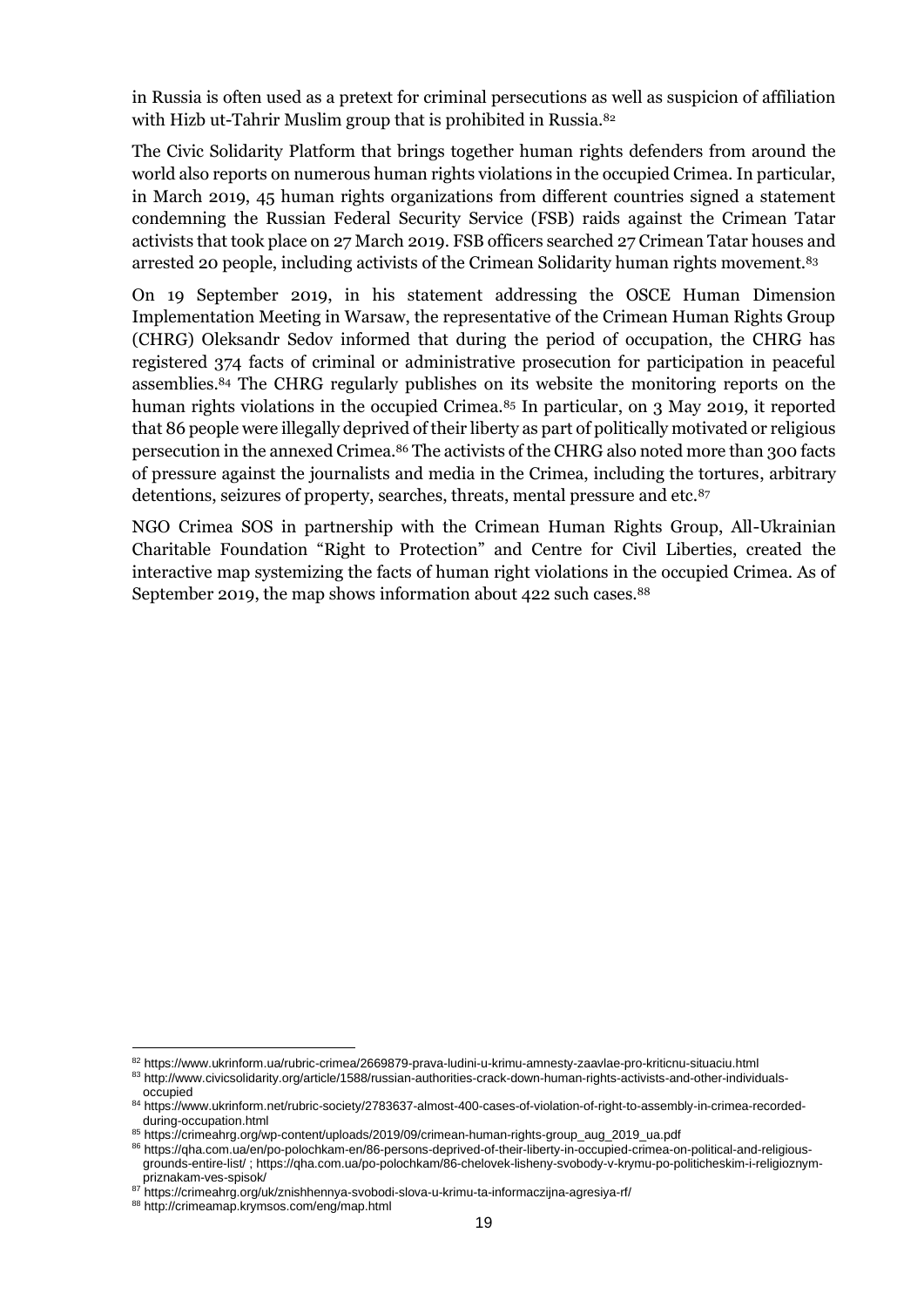## **Conclusions**

The issue of foreign military presence in the context of respect for human rights will remain one of the important issues on the agenda for all East European countries, including Ukraine. The case of legislative regulation of staying in Ukraine of the Black Sea Fleet of the Russian Federation demonstrates clearly the Russian strategic approach for using all available hybrid mechanisms to strengthen its influence on neighbouring states, including the use of law as a kind of hybrid warfare triggering abuses of human rights and threatening human security as such. Among principal objectives to achieve by the Russian Federation were the future occupation and annexation of the Crimean Peninsula and the city of Sevastopol, as well as executing political and military pressure on the Ukrainian Government.

The insufficient detailing and the low level of practical implementation of basic laws, regulating the presence of the Russian military base (the Black Sea Fleet) on the territory of Ukraine as well as the lack of unified strategic approach, reinforced by incomplete use of the potential of international organizations in the field of human rights protection, led to a low indicator of the practical use of the legal framework to monitor the situation on the ground and conduct investigations of the revealed violations of human rights and freedoms.

After the military occupation and illegal annexation of the Crimea by Russian Federation, based on the tragical lessons learnt, rather comprehensive legal framework for monitoring/investigating human rights violations by foreign troops has been established in Ukraine, applying to all units of the foreign armed forces temporarily stationed in the country. But the practical implementation of this legal framework is now virtually impossible in the Russian-occupied Crimea.

Therefore, it is important to document all human rights violations in the Crimea, to be able to investigate them and bring those responsible to justice when it becomes possible. Simultaneously, Ukraine together with the international community should continue work on searching ways to make the Russian Federation to uphold its obligations under international human rights law in the Crimea and to respect obligations that apply to it pursuant to international humanitarian law.

These issues should be properly considered with view to the perspective of future regaining control over the illegally annexed Crimea and the occupied territories of the Donbas, especially when discussing the possibility of foreign peacekeeping forces deployment on the territory of Ukraine. The creeping annexation of the Sea of Azov should be also mentioned as it significantly increases parameters of human rights violations becoming a kind of full-fledged blockade.

Having all this in mind, there is an obvious need to elaborate comprehensive legal mechanisms relating to any foreign military presence. This issue should also be incorporated in transitional justice agenda as a key driver of law enforcement and human rights protection under the general concept of human security.

From that point of view, the experience of other countries is important, including Armenia and Moldova. Many options for addressing challenging issues with the Russian military presence are often interrelated and may be repeated in one way or another. Therefore, timely exchange of experience could help to avoid basic mistakes and to respond properly to human rights violations while countering hybrid law influence.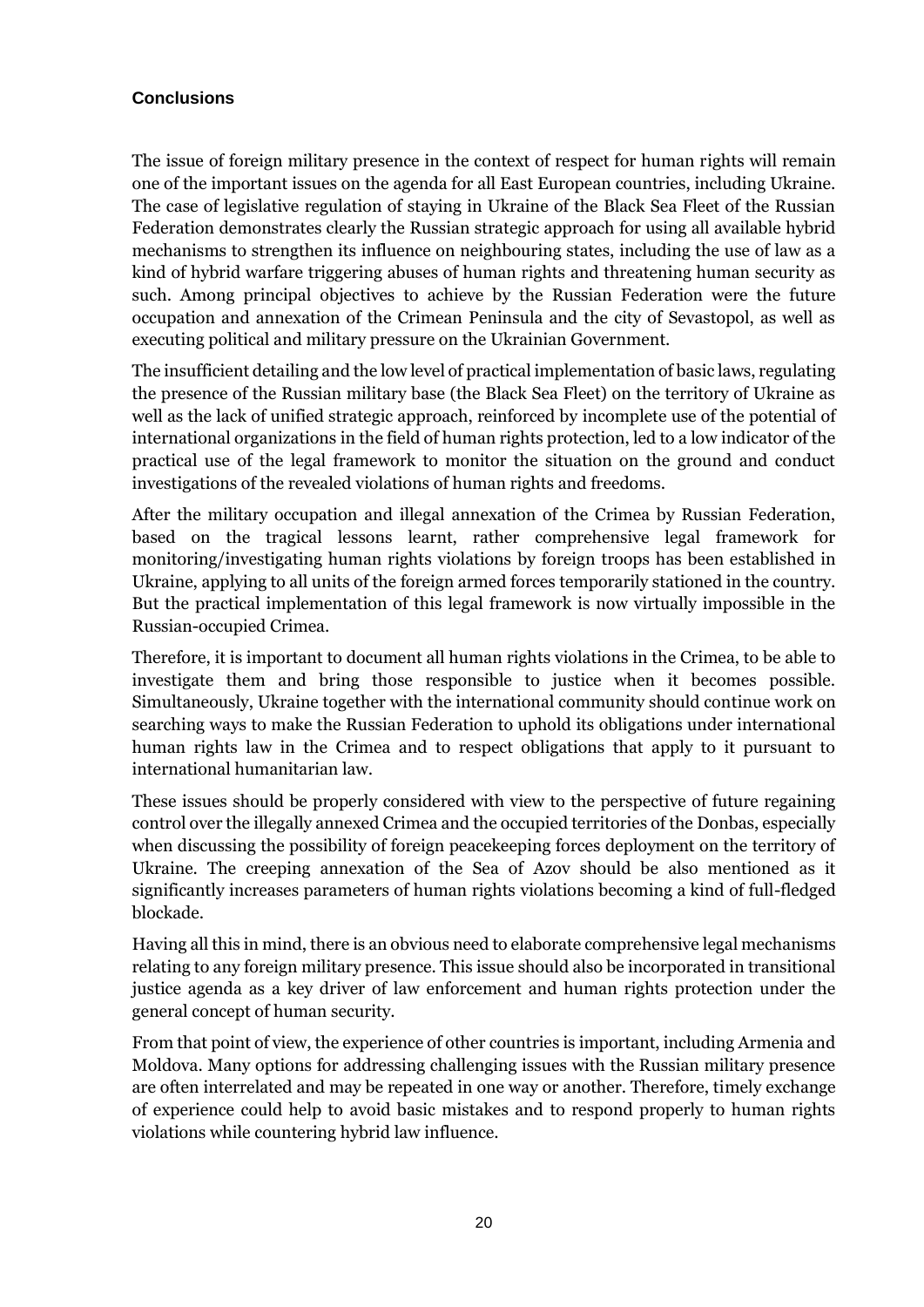# *Annex A*

## **Control/Oversight Mechanisms to Prevent Human Rights Violations by Foreign Troops Deployed in Ukraine**

| ${\bf N}$      | <b>Title of</b>                                                                                                                                                                                                             | <b>Control/Oversight Mechanisms</b>                                                                                                                                                                                                                                                                                                                                                                                                                                                                                                                                                                                                                                                              | <b>Monitoring</b>                                                                                                                                                     | <b>Jurisdiction</b>                                                                                                                                                 |
|----------------|-----------------------------------------------------------------------------------------------------------------------------------------------------------------------------------------------------------------------------|--------------------------------------------------------------------------------------------------------------------------------------------------------------------------------------------------------------------------------------------------------------------------------------------------------------------------------------------------------------------------------------------------------------------------------------------------------------------------------------------------------------------------------------------------------------------------------------------------------------------------------------------------------------------------------------------------|-----------------------------------------------------------------------------------------------------------------------------------------------------------------------|---------------------------------------------------------------------------------------------------------------------------------------------------------------------|
|                | <b>Documents</b>                                                                                                                                                                                                            |                                                                                                                                                                                                                                                                                                                                                                                                                                                                                                                                                                                                                                                                                                  | <b>Body</b>                                                                                                                                                           | and                                                                                                                                                                 |
|                | and<br><b>References</b>                                                                                                                                                                                                    |                                                                                                                                                                                                                                                                                                                                                                                                                                                                                                                                                                                                                                                                                                  |                                                                                                                                                                       | Investiga-<br>tion                                                                                                                                                  |
|                |                                                                                                                                                                                                                             |                                                                                                                                                                                                                                                                                                                                                                                                                                                                                                                                                                                                                                                                                                  |                                                                                                                                                                       |                                                                                                                                                                     |
| $\mathbf{1}$   | Agreement on<br>urgent measures<br>for the<br>formation of the<br>Naval Forces of<br>Ukraine and the<br>Naval Fleet of<br>the Russian<br>Federation on<br>the basis of the<br>Black Sea Fleet,<br>June 17, 1993<br>(Art. 4) | In order to solve the practical issues of<br>the Black Sea Fleet distribution and to<br>develop conditions for stationing the<br>Naval Forces of Ukraine and the Naval<br>Fleet of the Russian Federation based on<br>the principles and documents<br>mentioned in this Agreement, the<br><b>Interstate Commission of the</b><br><b>Parties</b> shall be created with equal<br>number of their representatives and<br>experts. The personal composition of the<br>Ukrainian and Russian parts of the<br>Commission and its Regulations shall be<br>approved respectively by the <b>President</b><br>of Ukraine and the President of<br>the Russian Federation, who are in<br>charge of its work. | <b>Interstate</b><br>Commission<br>of the Parties<br>under the<br>direction of<br>the President<br>of Ukraine<br>and the<br>President of<br>the Russian<br>Federation | Not clearly<br>defined                                                                                                                                              |
| $\overline{2}$ | Agreement<br>between<br>Ukraine and the<br>Russian<br>Federation on<br>the Black Sea<br>Fleet, June 9,<br>1995 (Art. 11)                                                                                                    | The Russian-Ukrainian Joint<br><b>Commission</b> consisting of the State<br>delegations of the Russian Federation<br>and Ukraine at the talks on the Black Sea<br>Fleet shall be created to monitor the<br>fulfilment of the accords on the Black<br>Sea Fleet.                                                                                                                                                                                                                                                                                                                                                                                                                                  | The Russian-<br><b>Ukrainian</b><br>Joint<br>Commission                                                                                                               | Not clearly<br>defined                                                                                                                                              |
| $\,3$          | Agreement on<br>the status and<br>conditions of<br>presence of the<br>Russian<br>Federation<br><b>Black Sea Fleet</b><br>on the territory<br>of Ukraine, May<br>28, 1997 (Art. 6,<br>8, 15, 18, 19, 24)                     | Military units shall carry out their<br>activities in places of deployment in<br>accordance with the <i>legislation</i> of the<br><b>Russian Federation</b> , while respecting<br>sovereignty of Ukraine and adhering to<br>its legislation without any interference<br>in the internal affairs of Ukraine.<br>Military units at their places of<br>deployment and during redeployment<br>can take protective and security<br>measures in accordance with the<br>procedure established in the<br><b>Armed Forces of the Russian</b><br>Federation, in co-operation with the<br>competent authorities of Ukraine.                                                                                 | The Russian-<br><b>Ukrainian</b><br>Joint<br>Commission<br>Competent<br>authorities<br>of Ukraine                                                                     | Legislation of<br>the Russian<br>Federation<br>and Ukraine<br>Relevant<br>agreements of<br>the Parties<br>Procedure<br>established in<br>the Armed<br>Forces of the |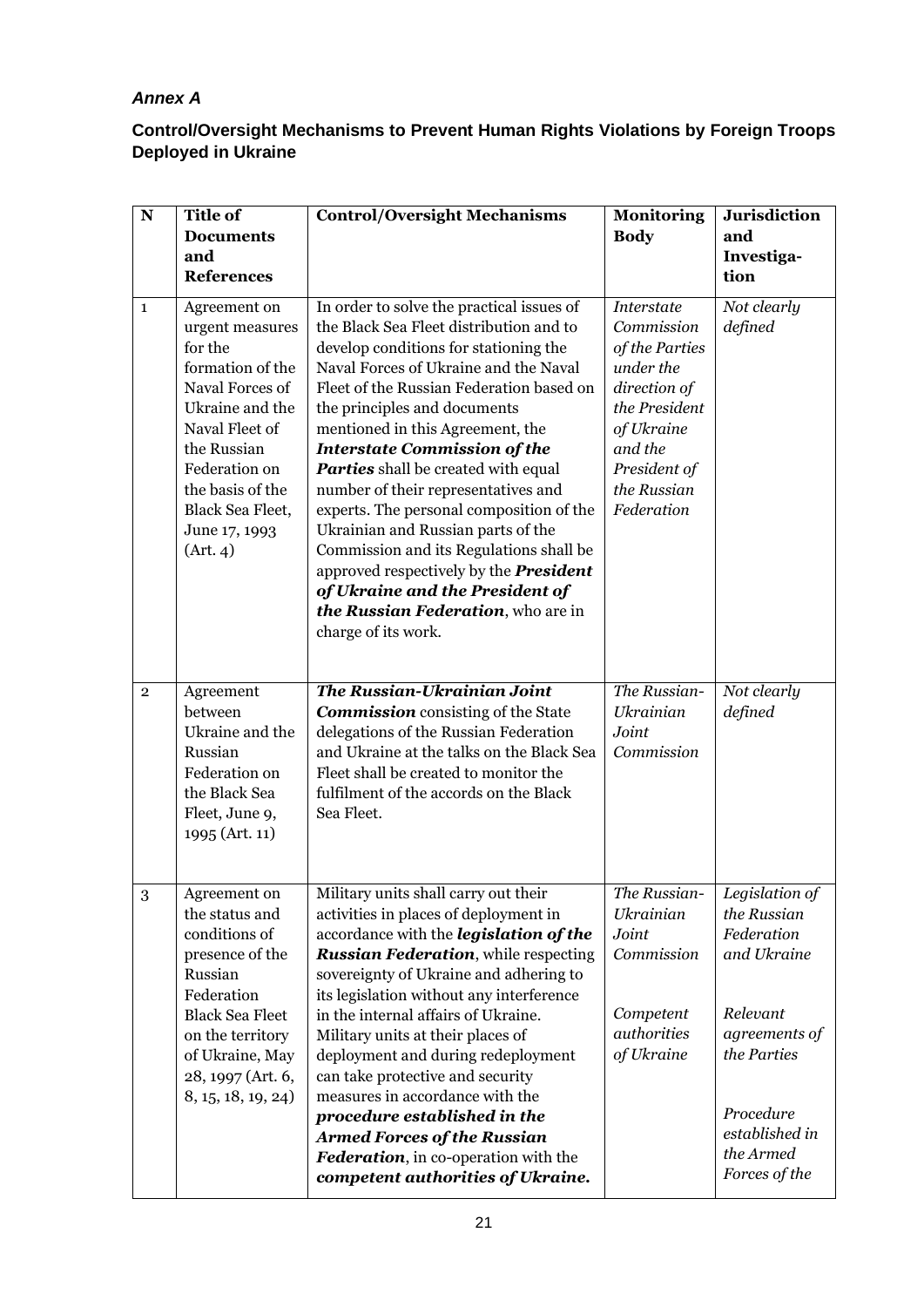| Relations between military personnel<br>and members of their families with legal<br>entities and individuals of Ukraine<br>outside the places of deployment shall<br>be subject to <i>relevant</i> agreements of<br>the Parties as well as legislation of                                                                                                                                                                       | Russian<br>Federation<br>Courts,<br>prosecutor's                                           |
|---------------------------------------------------------------------------------------------------------------------------------------------------------------------------------------------------------------------------------------------------------------------------------------------------------------------------------------------------------------------------------------------------------------------------------|--------------------------------------------------------------------------------------------|
| <b>Ukraine.</b><br>Movements related to the activities of<br>military formations outside the places of<br>their deployment shall be carried out<br>with consent of the <b>competent</b><br>authorities of Ukraine.                                                                                                                                                                                                              | office and<br>other<br>competent<br>authorities of<br>Ukraine and<br>Russian<br>Federation |
| The Russian Party shall compensate for<br>damage that may be caused to citizens or<br>legal entities of Ukraine, citizens or legal<br>entities of third states located on the<br>territory of Ukraine, by actions or<br>inactions of military formations or<br>persons from these formations while<br>performing their official duties in the<br>amounts established on the basis of<br>claims submitted in accordance with the | Transfer or<br>acceptance of<br>jurisdiction<br>Diplomatic<br>channels<br>(through         |
| legislation of Ukraine.                                                                                                                                                                                                                                                                                                                                                                                                         | MFA <sub>s</sub> )                                                                         |
| The Ukrainian Party shall reimburse the<br>damage that may be caused to the<br>military formation on the territory of<br>Ukraine by actions or inactions of<br>citizens or legal entities of Ukraine in the<br>amounts established on the basis of<br>claims submitted in accordance with the<br>legislation of Ukraine.                                                                                                        |                                                                                            |
| <b>Issues of jurisdiction related to the</b><br>presence of military formations on the<br>territory of Ukraine shall be regulated as<br>follows:                                                                                                                                                                                                                                                                                |                                                                                            |
| 1. In cases of crimes committed by<br>persons from military formations or<br>members of their families on the<br>territory of Ukraine, the laws of<br>Ukraine shall be applied and the<br>courts, the prosecutor's office and<br>other competent authorities of<br><b>Ukraine shall operate.</b>                                                                                                                                |                                                                                            |
| 2. Paragraph 1 of this Article shall not<br>apply: a) in the case of crimes<br>committed against the Russian<br>Federation by persons from military<br>formations or members of their families,<br>who are citizens of the Russian<br>Federation, as well as crimes committed<br>against persons from military<br>formations or members of their families,                                                                      |                                                                                            |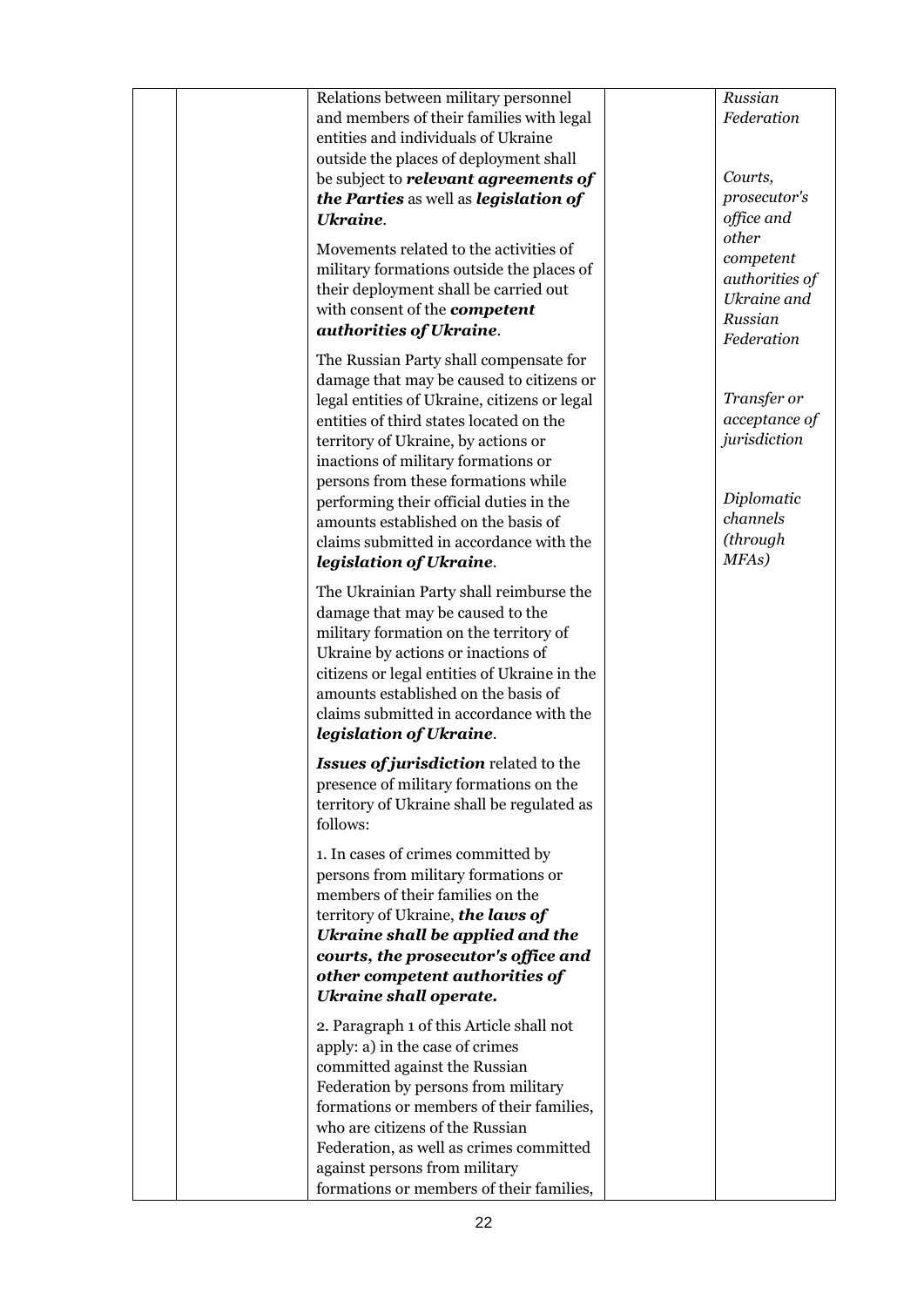|                |                                                                                                                                                  | who are citizens of the Russian<br>Federation; b) in the case of committing<br>crimes by persons from military<br>formations being on official duties at<br>places of deployment of military<br>formations. In cases that are subject to<br>this paragraph, the laws of the<br><b>Russian Federation shall be</b><br>applied and the courts, the<br>prosecutor's office and other<br>competent bodies of the Russian<br><b>Federation</b> shall operate.<br>3. The competent authorities of the<br><b>Parties</b> may apply to each other with a<br>request for the <i>transfer</i> or<br>acceptance of jurisdiction over<br>individual cases provided for in this<br>Article. Such appeals shall be considered<br>promptly and benevolently.<br>The <b>Joint Commission</b> shall be<br>created to resolve disputes concerning<br>the interpretation and application of this<br>Agreement. The Joint Commission shall<br>act on the basis of its procedure. If the<br>Joint Commission is unable to resolve<br>submitted dispute, it shall be resolved<br>through <i>diplomatic channels</i> as soon<br>as possible. |                                                                                                                            |                                                                                                                                                                          |
|----------------|--------------------------------------------------------------------------------------------------------------------------------------------------|-----------------------------------------------------------------------------------------------------------------------------------------------------------------------------------------------------------------------------------------------------------------------------------------------------------------------------------------------------------------------------------------------------------------------------------------------------------------------------------------------------------------------------------------------------------------------------------------------------------------------------------------------------------------------------------------------------------------------------------------------------------------------------------------------------------------------------------------------------------------------------------------------------------------------------------------------------------------------------------------------------------------------------------------------------------------------------------------------------------------------|----------------------------------------------------------------------------------------------------------------------------|--------------------------------------------------------------------------------------------------------------------------------------------------------------------------|
| $\overline{4}$ | Treaty of<br>Friendship,<br>Cooperation,<br>and Partnership<br>between<br>Ukraine and the<br>Russian<br>Federation, May<br>31, 1997 (Art.<br>10) | Each of the High Contracting Parties<br>shall guarantee citizens of the other<br>Party the rights and freedoms on the<br>same grounds and in the same amount<br>as their own nationals, except in cases<br>established by the national legislation of<br>the Parties or their international<br>treaties. Each Party shall, in accordance<br>with the established procedure, protect<br>the rights of its citizens residing on the<br>territory of the other Party in<br>accordance with the obligations of<br>the documents of the Organization<br>for Security and Cooperation in<br><b>Europe and other generally</b><br>recognized principles and norms<br>of international law, agreements<br>within the Commonwealth of<br><b>Independent States</b> , they are the<br>Parties to.                                                                                                                                                                                                                                                                                                                               | Organiza-<br>tion for<br>Security and<br>Cooperation<br>in Europe,<br>Common-<br>wealth of<br>Independent<br><b>States</b> | Legislation of<br>the Russian<br>Federation<br>and Ukraine<br>OSCE ODIHR/<br>HCNM,<br><b>OSCE</b> Mission<br>to Ukraine<br>$(1994 - 1999)$<br><b>CIS</b><br>Institutions |
| $\overline{5}$ | Law of Ukraine<br>on the                                                                                                                         | Control over the activities of units of the<br>armed forces of other States on the                                                                                                                                                                                                                                                                                                                                                                                                                                                                                                                                                                                                                                                                                                                                                                                                                                                                                                                                                                                                                                    | Cabinet of<br>Ministers of                                                                                                 | Law<br>enforcement                                                                                                                                                       |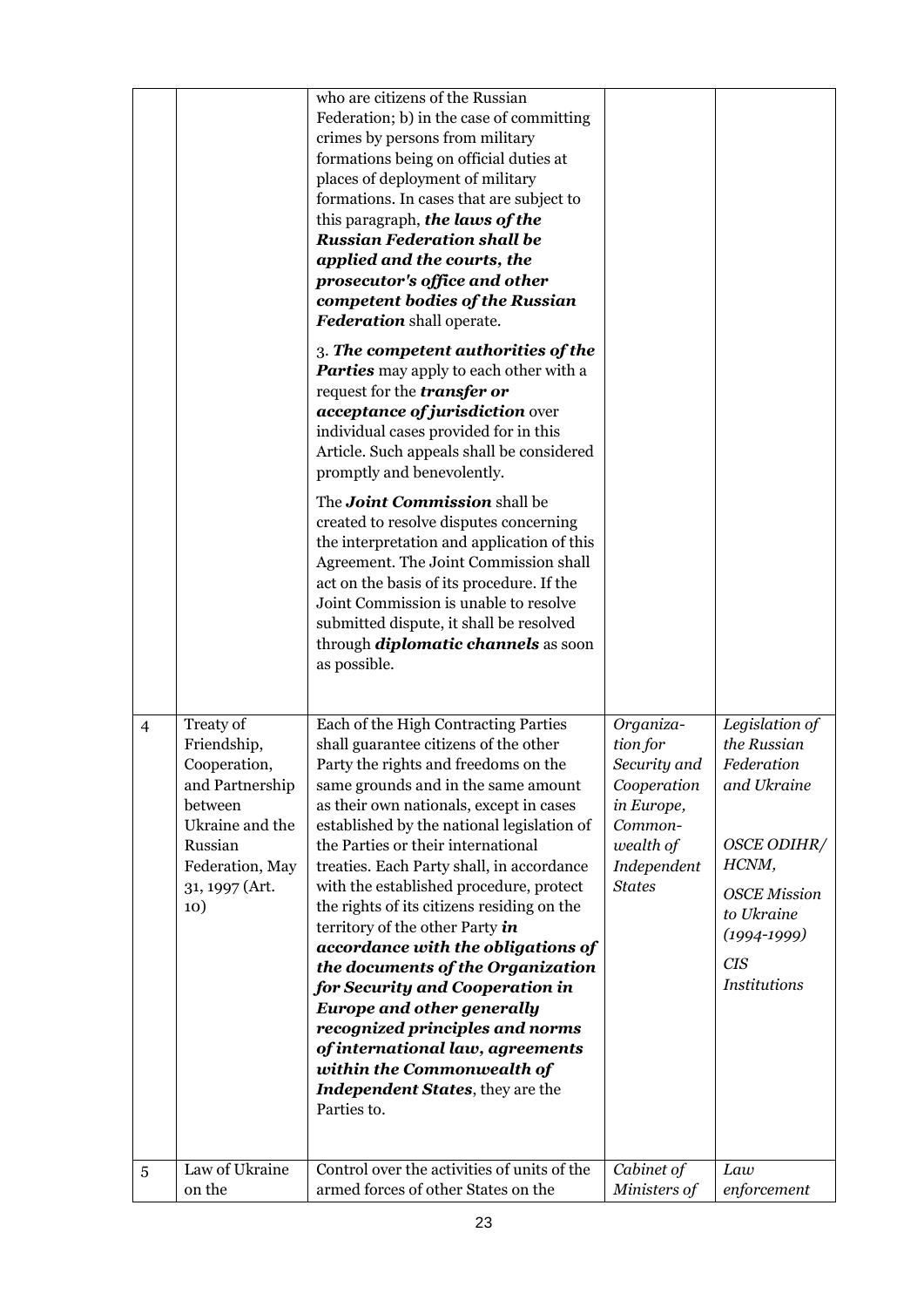|   | Procedure for                  | territory of Ukraine within the                                                                                                                                                                                                                                                                                                                                                                                                                                                                                                                                                                                                                                                                                                                                                                                                                                                                                                                                                                                      | Ukraine, the                                              | agencies of                                                                                                                                                                             |
|---|--------------------------------|----------------------------------------------------------------------------------------------------------------------------------------------------------------------------------------------------------------------------------------------------------------------------------------------------------------------------------------------------------------------------------------------------------------------------------------------------------------------------------------------------------------------------------------------------------------------------------------------------------------------------------------------------------------------------------------------------------------------------------------------------------------------------------------------------------------------------------------------------------------------------------------------------------------------------------------------------------------------------------------------------------------------|-----------------------------------------------------------|-----------------------------------------------------------------------------------------------------------------------------------------------------------------------------------------|
|   | Admission and                  | framework of their authority shall be                                                                                                                                                                                                                                                                                                                                                                                                                                                                                                                                                                                                                                                                                                                                                                                                                                                                                                                                                                                | Council of                                                | Ukraine carry                                                                                                                                                                           |
|   | Conditions of                  | exercised by the Cabinet of                                                                                                                                                                                                                                                                                                                                                                                                                                                                                                                                                                                                                                                                                                                                                                                                                                                                                                                                                                                          | Ministers of                                              | out                                                                                                                                                                                     |
|   | Stay of Units of               | <b>Ministers of Ukraine, the Council</b>                                                                                                                                                                                                                                                                                                                                                                                                                                                                                                                                                                                                                                                                                                                                                                                                                                                                                                                                                                             | the                                                       | operational-                                                                                                                                                                            |
|   | Armed Forces of                | of Ministers of the Autonomous                                                                                                                                                                                                                                                                                                                                                                                                                                                                                                                                                                                                                                                                                                                                                                                                                                                                                                                                                                                       | Autonomous                                                | search                                                                                                                                                                                  |
|   | other States on                | <b>Republic of Crimea, the Ministry</b>                                                                                                                                                                                                                                                                                                                                                                                                                                                                                                                                                                                                                                                                                                                                                                                                                                                                                                                                                                              | Republic of                                               | activities and                                                                                                                                                                          |
|   | the Territory of               | of Defence of Ukraine, other                                                                                                                                                                                                                                                                                                                                                                                                                                                                                                                                                                                                                                                                                                                                                                                                                                                                                                                                                                                         | Crimea, the                                               | investigative                                                                                                                                                                           |
|   | Ukraine,                       | central and local executive                                                                                                                                                                                                                                                                                                                                                                                                                                                                                                                                                                                                                                                                                                                                                                                                                                                                                                                                                                                          | Ministry of                                               | actions in                                                                                                                                                                              |
|   | February 22,                   | authorities and local self-                                                                                                                                                                                                                                                                                                                                                                                                                                                                                                                                                                                                                                                                                                                                                                                                                                                                                                                                                                                          | Defence of                                                | accordance                                                                                                                                                                              |
|   | 2000 (Art. 22,                 | government bodies in accordance                                                                                                                                                                                                                                                                                                                                                                                                                                                                                                                                                                                                                                                                                                                                                                                                                                                                                                                                                                                      | Ukraine,                                                  | with the laws                                                                                                                                                                           |
|   | 23, 24, 26                     | with the Constitution of Ukraine,                                                                                                                                                                                                                                                                                                                                                                                                                                                                                                                                                                                                                                                                                                                                                                                                                                                                                                                                                                                    | other central                                             | of Ukraine                                                                                                                                                                              |
|   |                                | laws and international                                                                                                                                                                                                                                                                                                                                                                                                                                                                                                                                                                                                                                                                                                                                                                                                                                                                                                                                                                                               | and local                                                 |                                                                                                                                                                                         |
|   |                                | agreements of Ukraine.                                                                                                                                                                                                                                                                                                                                                                                                                                                                                                                                                                                                                                                                                                                                                                                                                                                                                                                                                                                               | executive                                                 |                                                                                                                                                                                         |
|   |                                | In case of a person of military or civilian<br>personnel of a unit of the armed forces<br>of another State is suspected of<br>committing a crime on the territory of<br>Ukraine, the command of the unit<br>shall assist the law enforcement<br>agencies of Ukraine in fulfilling<br>their duties regarding carrying<br>out operational-search activities<br>and investigative actions in<br>accordance with the laws of<br><b>Ukraine.</b><br>Disputes arising from the temporary<br>stay of units of the armed forces of other<br>States on the territory of Ukraine shall<br>be resolved through <i>negotiations</i><br>between Ukraine and other States<br>in accordance with the procedure<br>and conditions stipulated by the<br>relevant international treaties. In<br>the absence of such agreements, other<br>mutually acceptable dispute settlement<br>procedures shall be applied.<br>The Ministry of Defence of<br><b>Ukraine</b> shall annually submit to the<br>President of Ukraine and the Verkhovna | authorities<br>and local<br>self-<br>government<br>bodies | <b>Negotiations</b><br>between<br>Ukraine and<br>other states in<br>accordance<br>with the<br>procedure and<br>conditions<br>stipulated by<br>the relevant<br>international<br>treaties |
|   |                                | Rada of Ukraine information on the<br>presence of units of armed forces of<br>other States on the territory of Ukraine.                                                                                                                                                                                                                                                                                                                                                                                                                                                                                                                                                                                                                                                                                                                                                                                                                                                                                              |                                                           |                                                                                                                                                                                         |
|   |                                |                                                                                                                                                                                                                                                                                                                                                                                                                                                                                                                                                                                                                                                                                                                                                                                                                                                                                                                                                                                                                      |                                                           |                                                                                                                                                                                         |
| 6 | Resolution of                  | The Ministry of Defence of                                                                                                                                                                                                                                                                                                                                                                                                                                                                                                                                                                                                                                                                                                                                                                                                                                                                                                                                                                                           | Ministry of                                               | <b>Not</b>                                                                                                                                                                              |
|   | the Cabinet of<br>Ministers of | <b>Ukraine</b> shall prepare and submit to                                                                                                                                                                                                                                                                                                                                                                                                                                                                                                                                                                                                                                                                                                                                                                                                                                                                                                                                                                           | Defence of                                                | applicable                                                                                                                                                                              |
|   | Ukraine on                     | the Ministry of Foreign Affairs of                                                                                                                                                                                                                                                                                                                                                                                                                                                                                                                                                                                                                                                                                                                                                                                                                                                                                                                                                                                   | Ukraine,                                                  |                                                                                                                                                                                         |
|   |                                | <b>Ukraine</b> proposals for the participation                                                                                                                                                                                                                                                                                                                                                                                                                                                                                                                                                                                                                                                                                                                                                                                                                                                                                                                                                                       | Ministry of                                               |                                                                                                                                                                                         |
|   | Approval of the                | of military units, individual servicemen                                                                                                                                                                                                                                                                                                                                                                                                                                                                                                                                                                                                                                                                                                                                                                                                                                                                                                                                                                             | Foreign                                                   |                                                                                                                                                                                         |
|   | Regulation on                  | and employees of the Ukrainian Armed                                                                                                                                                                                                                                                                                                                                                                                                                                                                                                                                                                                                                                                                                                                                                                                                                                                                                                                                                                                 | Affairs of                                                |                                                                                                                                                                                         |
|   | the Ministry of                | Forces in international peacekeeping                                                                                                                                                                                                                                                                                                                                                                                                                                                                                                                                                                                                                                                                                                                                                                                                                                                                                                                                                                                 | <b>Ukraine</b>                                            |                                                                                                                                                                                         |
|   | Defence of                     | operations, provision of military                                                                                                                                                                                                                                                                                                                                                                                                                                                                                                                                                                                                                                                                                                                                                                                                                                                                                                                                                                                    |                                                           |                                                                                                                                                                                         |
|   | Ukraine,                       | assistance to foreign states, sending<br>units of the Armed Forces to other                                                                                                                                                                                                                                                                                                                                                                                                                                                                                                                                                                                                                                                                                                                                                                                                                                                                                                                                          |                                                           |                                                                                                                                                                                         |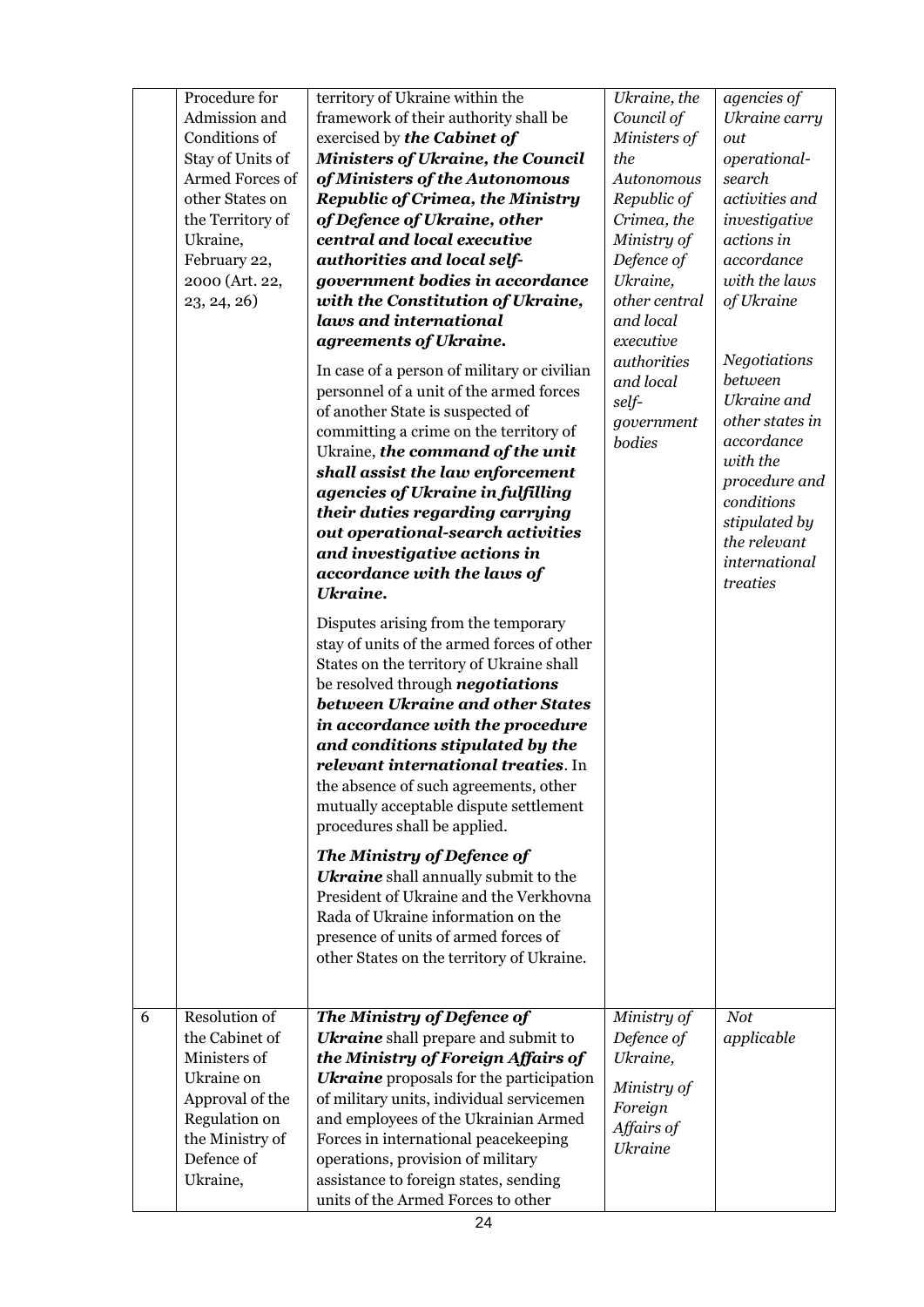|                | November 26,<br>2014, #671                                                                                                                                                               | states, admission and conditions of stay<br>of units of armed forces of other States<br>on the territory of Ukraine.                                                                                                                                                                                                                                                                                                                                                                                                                                                                                                                                                                                                                                                                                                                                                                                                                                                                                                                                                         |                                                                                                                                              |                                                                                                                         |
|----------------|------------------------------------------------------------------------------------------------------------------------------------------------------------------------------------------|------------------------------------------------------------------------------------------------------------------------------------------------------------------------------------------------------------------------------------------------------------------------------------------------------------------------------------------------------------------------------------------------------------------------------------------------------------------------------------------------------------------------------------------------------------------------------------------------------------------------------------------------------------------------------------------------------------------------------------------------------------------------------------------------------------------------------------------------------------------------------------------------------------------------------------------------------------------------------------------------------------------------------------------------------------------------------|----------------------------------------------------------------------------------------------------------------------------------------------|-------------------------------------------------------------------------------------------------------------------------|
| $\overline{7}$ | Resolution of<br>the Cabinet of<br>Ministers of<br>Ukraine on<br>Approval of the<br>Regulation on<br>the Ministry of<br><b>Foreign Affairs</b><br>of Ukraine,<br>March 30, 2016,<br>#281 | The Ministry of Foreign Affairs of<br><b>Ukraine</b> shall exercise general<br>supervision over the implementation of<br>international treaties of Ukraine,<br>including by other Parties, ensuring the<br>implementation of rights arising from<br>such treaties for Ukraine, make<br>proposals to the President of Ukraine or<br>the Cabinet of Ministers of Ukraine to<br>take the necessary measures to ensure<br>the implementation of international<br>treaties of Ukraine.                                                                                                                                                                                                                                                                                                                                                                                                                                                                                                                                                                                            | Ministry of<br>Foreign<br>Affairs of<br><b>Ukraine</b>                                                                                       | Not applicable                                                                                                          |
| 8              | Law of Ukraine<br>on Ensuring<br>Civil Rights and<br>Freedoms, and<br>the Legal<br>Regime on the<br>Temporarily<br>Occupied<br>Territory of<br>Ukraine, April<br>27, 2014 (Art. 5)       | Responsibility for violations of human<br>and citizen rights and freedoms<br>provided for by the Constitution and the<br>laws of Ukraine, which occur on the<br>temporarily occupied territory, shall be<br>placed on the Russian Federation as the<br>occupying power in accordance with the<br>norms and principles of international<br>law.<br>The Cabinet of Ministers of<br><b>Ukraine</b> shall institute permanent<br>monitoring of compliance with human<br>and citizen rights and freedoms on the<br>temporarily occupied territory and shall,<br>on the basis of results of the above-<br>mentioned monitoring, publicize and<br>provide relevant information to<br>international organizations in the area of<br>protection of human and citizen rights<br>and freedoms and take necessary<br>measures.<br><b>The Human Rights Commissioner</b><br>of the Verkhovna Rada of Ukraine<br>[Ombudsman] shall carry out<br>parliamentary control over adherence to<br>constitutional human and citizen rights<br>and freedoms on the temporarily<br>occupied territory | Cabinet of<br>Ministers of<br><b>Ukraine</b><br>Human<br><b>Rights</b><br>Commissio-<br>ner of the<br>Verkhovna<br>Rada of<br><b>Ukraine</b> | <b>International</b><br>organizations<br>in the area of<br>protection of<br>human and<br>citizen rights<br>and freedoms |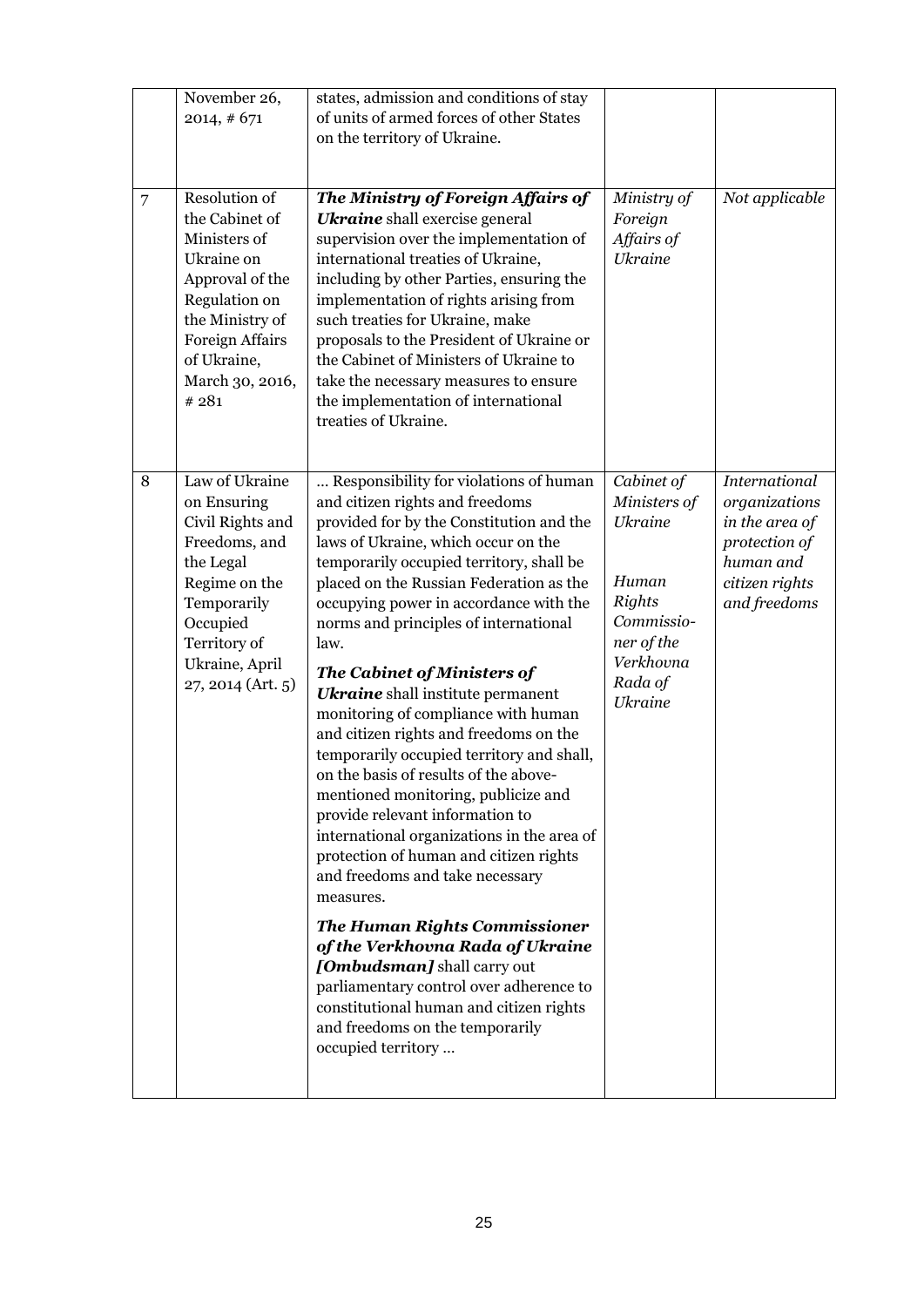| 9  | Law of Ukraine<br>on the                                                                                                                                                        | The Cabinet of Ministers of<br><b>Ukraine</b> shall take all measures                                                                                                                                                                                                                                                                                                                                                                                                                                                                                                                                                                                                                                     | The Cabinet<br>of Ministers                                                                  | Interdepart-<br>mental                                                                                           |
|----|---------------------------------------------------------------------------------------------------------------------------------------------------------------------------------|-----------------------------------------------------------------------------------------------------------------------------------------------------------------------------------------------------------------------------------------------------------------------------------------------------------------------------------------------------------------------------------------------------------------------------------------------------------------------------------------------------------------------------------------------------------------------------------------------------------------------------------------------------------------------------------------------------------|----------------------------------------------------------------------------------------------|------------------------------------------------------------------------------------------------------------------|
|    | peculiarities of<br>State policy on                                                                                                                                             | envisaged by the legislation of Ukraine<br>to protect human rights and freedoms,                                                                                                                                                                                                                                                                                                                                                                                                                                                                                                                                                                                                                          | of Ukraine                                                                                   | Coordinating<br><b>Body</b>                                                                                      |
|    | ensuring<br>Ukraine's State<br>sovereignty over<br>temporarily<br>occupied<br>territories in<br>Donetsk and<br>Luhansk<br>regions, January<br>18, 2018 (Art. 6)                 | in particular, carry out permanent<br>monitoring of compliance with human<br>and citizen rights and freedoms,<br>publicize and provide relevant<br>information to international<br>organizations in the area of protection of<br>human and citizen rights and freedoms,<br>and takes the necessary steps to form an<br>interdepartmental coordinating<br><b>body</b> to generalize the legal position of<br>the state on the issue of countering and<br>deterrence of the armed aggression of<br>the Russian Federation and the<br>preparation of a consolidated claim of<br>Ukraine to the Russian Federation on<br>the implementation of its international<br>legal responsibility for armed aggression | Human<br><b>Rights</b><br>Commissio-<br>ner of the<br>Verkhovna<br>Rada of<br><b>Ukraine</b> | International<br>organizations<br>in the area of<br>protection of<br>human and<br>citizen rights<br>and freedoms |
|    |                                                                                                                                                                                 | against Ukraine.<br><b>The Human Rights Commissioner</b><br>of the Verkhovna Rada of Ukraine<br>[Ombudsman] shall exercise<br>parliamentary control over observance<br>of constitutional human and citizen<br>rights and freedoms on temporarily<br>occupied territories in Donetsk and<br>Luhansk regions and, if necessary,<br>present to the Verkhovna Rada of<br>Ukraine a special report on the state of<br>observance of human and civil rights<br>and freedoms on these territories                                                                                                                                                                                                                |                                                                                              |                                                                                                                  |
|    |                                                                                                                                                                                 | Ukraine shall not be responsible<br>for the illegal actions of the<br><b>Russian Federation or its</b><br>occupational administrations on the<br>temporarily occupied territories in<br>Donetsk and Luhansk regions or illegal<br>decisions taken by them.                                                                                                                                                                                                                                                                                                                                                                                                                                                |                                                                                              |                                                                                                                  |
| 10 | Regulation on<br>Civil-Military<br>Cooperation<br>(CIMIC) of the<br>Armed Forces of<br>Ukraine,<br>Approved by the<br>Oder of the<br>General Staff of<br>the Armed<br>Forces of | The main tasks of the of <b>CIMIC</b> of the<br><b>Armed Forces of Ukraine, among</b><br>others, are the following:<br>analysis of the socio-political situation<br>in the areas of deployment (application)<br>of the Armed Forces units of Ukraine,<br>conducting of exercises (international<br>exercises), location of units of the armed<br>forces of other states, concentration and                                                                                                                                                                                                                                                                                                                | <b>CIMIC</b><br>Department<br>of the Armed<br>Forces of<br><b>Ukraine</b>                    | Not applicable                                                                                                   |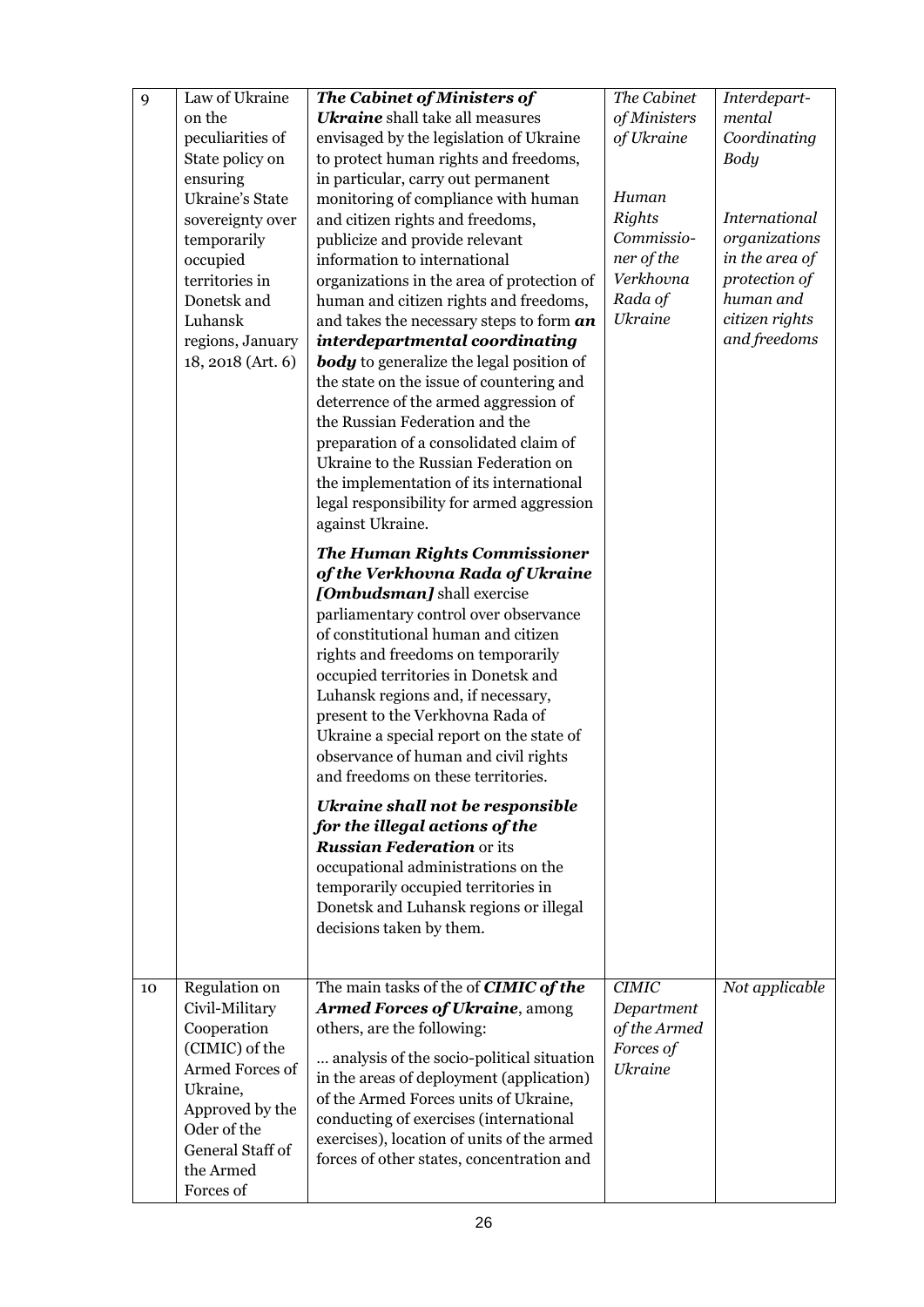| Ukraine,      | use of forces and summarizing of this |  |
|---------------|---------------------------------------|--|
| December 20,  | information;                          |  |
| 2017, No. 446 |                                       |  |
|               |                                       |  |
|               |                                       |  |
|               |                                       |  |
|               |                                       |  |
|               |                                       |  |